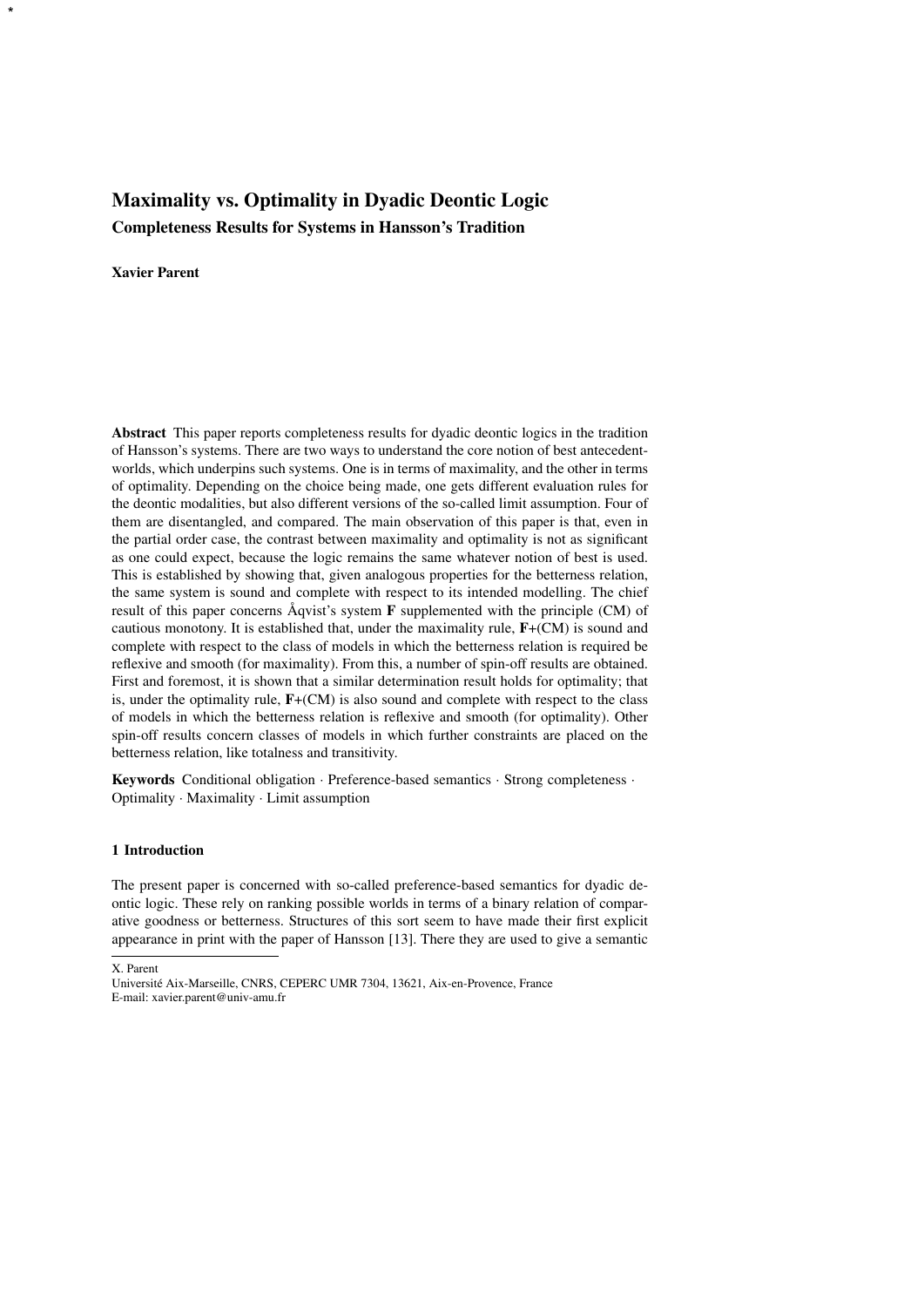analysis of contrary-to-duty (or secondary) obligations, which tell us what comes into force when some other (primary) obligations are violated.

Noticeably, Hansson only uses the flat (i.e. non-nested) fragment of the language, and the systems he proposes (he confidently calls them "dyadic standard systems of deontic logic" - DSDL) are purely semantical. Truth-functional compounds of deontic and nondeontic sentences (mixed formulas, for short) are prohibited, and so are iterations of deontic modalities. The semantics is, then, given in terms of valuations of Boolean formulas, and a preference relation over valuations. Three systems, DSDL1, DSDL2, and DSDL3, are considered. They are obtained by requiring the betterness relation to fulfil conditions of increasing strength. In DSDL1, the relation is only reflexive. In DSDL2, it also satisfies the so-called limit assumption. In DSDL3, the relation is also transitive and total (or strongly connected).

Results in the literature so far have mostly concerned the meta-theory of DSDL3. First, Spohn [32] has found a weakly complete and decidable axiomatization for the flat fragment of DSDL3 over the valuations semantics discussed by Hansson. Aqvist  $[2, 3]$  relaxes the two restrictions placed by Hansson on the language of DSDL3. He also supplements the latter one with alethic modalities. He, then, provides a complete axiomatization G of the resulting language over a Kripke-type possible worlds semantics. He develops a method of his own, called the "systematic frame constants" method, which has roots in Lewis [20]. Hansen [9, p. 130] shows that the method fails with respect to strong completeness. In Parent [25], the strong completeness of  $\bf{G}$  is established using an alternative method. In Hansen [12], it is also shown that DSDL3 (as axiomatized by Spohn) is (only) weakly complete with respect to so-called (uniquely prioritized) imperative semantics.<sup>1</sup>

The overall theme of this paper is to establish strong completeness results for dyadic deontic logics in the tradition of Hansson's systems, especially DSDL2 and DSDL3. It is an often overlooked fact that two different accounts of conditional obligation can be plugged into such systems. They may be called the "optimality" and the "maximality" rules, respectively. Following Hansson, within the preference-based semantics, the truth conditions for the deontic modalities are typically phrased in terms of best antecedent-worlds. The statement "it ought to be the case that *B* given *A*" (in symbolic notation,  $\bigcirc$  (*B*/*A*)) is true if the best *A*-worlds are all *B*-worlds. However, the notion of best *A*-worlds can in turn be characterized in terms of either "optimization" or "maximization". The distinction between the two is well-established in rational choice theory [5, 14, 30, 33]. Recently it has been revived by Arlo Costa [4] in the context of the study of belief change theory. Little attention has been paid to it in the deontic logic literature. Roughly speaking, while optimizing involves choosing an alternative that is judged to be better than any other, maximizing only requires choosing an alternative that is not judged to be worse than any other. It is striking that, in their reconstruction of DSDL3, Spohn and Åqvist both use optimization, where Hansson uses maximization. Still, the first two continue to use the word "maximality". Nothing in the paper by Spohn suggests that he is aware of the difference. By contrast,  $\hat{A}$ qvist seems to be quite aware of it. In [2, p. 180], he parenthetically remarks that he disregards the fact that Hansson's own concept of maximality differs from his own. Given Spohn and Aqvist's ˚ prime focus on DSDL3, this is all right. For the two notions coincide when the betterness relation is total. Still, the choice between the two matters as long as there are incomparabilities between possible worlds − a situation that cannot be ruled out. This raises the question of

 $<sup>1</sup>$  This semantics is in the "imperativist" tradition of deontic logic, which attempts to reconstruct deontic</sup> logic as a logic about imperatives. For a list of authors working in this tradition, see, e.g., [10, fn. 1].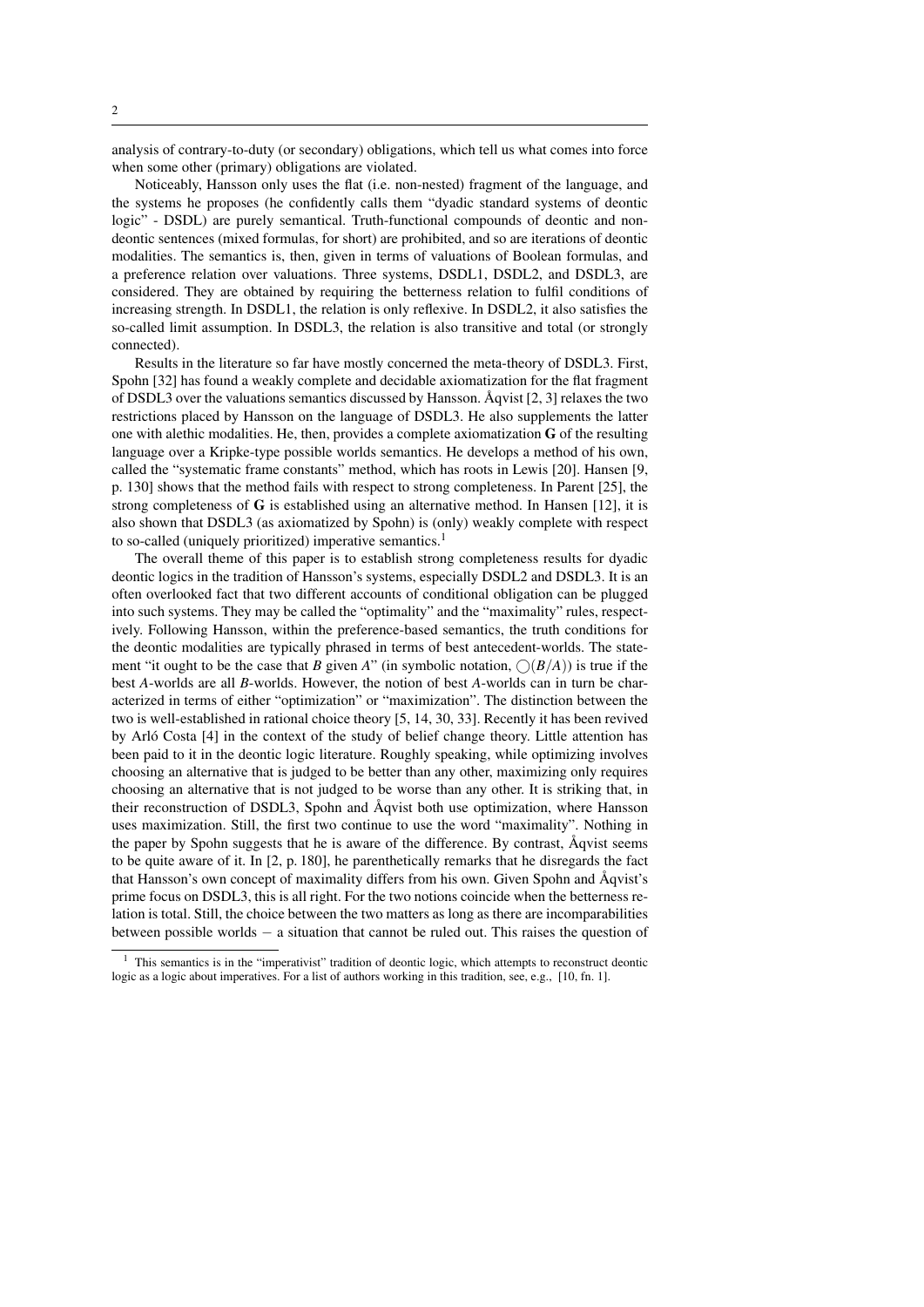how each account compares to the other, and what their respective commitments are, when "gaps" in the ranking are allowed.

In this connection, this paper will contrast models in which deontic formulas are understood in terms of maximality, and models in which they are interpreted in terms of optimality. The aim is to provide an axiomatization for each class of models, so they can be compared in terms of postulates. Establishing the completeness of the identified systems is the chief purpose of this paper. I shall primarily, but not exclusively, be interested in classes of models where the betterness relation is a partial order. The fact that the aforementioned limit assumption comes in several forms will add an additional complication to the picture. A secondary aim of this paper is to disentangle these forms, and compare them. Another secondary theme is to clarify the role of the assumption of totalness.

The plan of this paper is as follows. Section 2 sets the stage by introducing the framework being used. The main result is stated and proved in Section 3. Some auxiliary results are presented in Section 4. Section 5 sums up the main findings.

#### 2 Logical Framework

#### 2.1 Language

In addition to a set  $\mathbb P$  of propositional variables and the usual Boolean sentential connectives, the language has the following characteristic primitive logical connectives : the alethic modal operators  $\Box$  (for necessity) and  $\Diamond$  (for possibility); and the two dyadic deontic operators  $\bigcap (-/-)$  and  $P(-/-)$ , which may be read as *"It ought to be that ..., given that ...*" and *"It is permitted that ..., given that ..."*, respectively. The set  $\mathscr L$  of well-formed formulas (wffs) is defined in the usual way. There are no restrictions as to iterations of dyadic deontic operators and modal ones. As usual,  $\bigcirc$ *A* and *PA* are short for  $\bigcirc$  (*A*/ $\top$ ) and *P*(*A*/ $\top$ ).

#### 2.2 Semantics

I start by defining the notions of optimality and maximality more precisely, $2$  since their contrast will have a bearing on the semantics itself.

Let  $\succeq$  denote a non-strict (or weak) binary relation ranging over a set *X* of items *x*, *y*, ... *X* can be viewed as the universe of discourse. Intuitively,  $\succeq$  ranks members of *X* in terms of comparative goodness or betterness. " $x \succeq y$ " can be read as "*x* is at least as good as *y*".  $\succeq$  is said to be reflexive over *X* iff  $x \succeq x$  for all  $x \in X$ . It is said to be transitive over *X* iff, for all *x*, *y*, *z* ∈ *X*, whenever *x*  $\succeq$  *y* and *y*  $\succeq$  *z*, then *x*  $\succeq$  *z*.  $\succeq$  is said to be total (complete, or strongly connected) over *X* iff, for all  $x, y \in X$ , either  $x \succeq y$  or  $y \succeq x$ . Items *x* and *y* are said to be incomparable, written *x*||*y*, whenever  $x \not\geq y$  and  $y \not\geq x$ .  $\succ$  denotes the strict relation induced by  $\succeq$ , defined by  $x \succ y$  iff  $x \succeq y$  and  $y \not\preceq x$ . " $x \succ y$ " can be read as "*x* is strictly better than *y*". The reader may easily verify that reflexivity of  $\succeq$  implies irreflexivity of  $\succeq$  (i.e., for all  $x \in X$ ,  $x \neq x$ ), and that transitivity of the  $\succeq$ -type implies transitivity of the  $\succ$ -type.

Let  $\emptyset \neq S \subseteq X$ . An optimal element of *S* is a member of *S* that is at least as good as any other element of this set. Formally:

 $x \in opt_{\succ}(S) \Leftrightarrow x \in S \& x \succeq y \text{ for all } y \in S$ 

<sup>&</sup>lt;sup>2</sup> I follow Sen's terminology in his [30]. The notions of optimization and maximization are respectively referred to as "stringent" and "liberal" maximization by Herzberger [14], and "greatestness" and "maximality" rationality by Suzumara [33].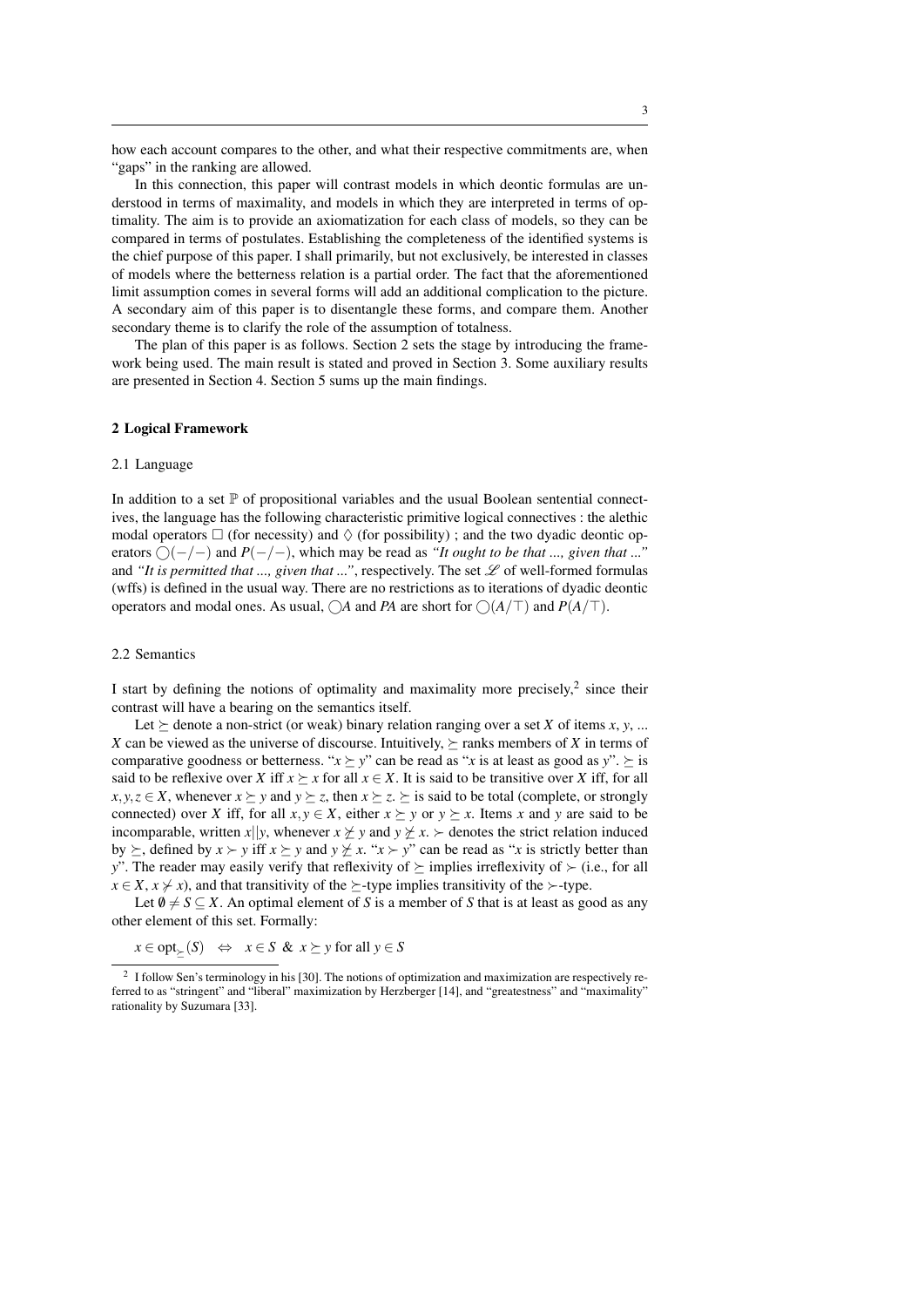An optimal element of *S* is, thus, an upper bound of *S* that is contained in *S*.

The notion of maximal element is best defined in terms of a strict order. For a given *x* in *S* to qualify as a maximal element of *S*, no other *y* in *S* must be strictly better than *x*. Formally:

$$
x \in \max_{\succ}(S) \Leftrightarrow x \in S \& \nexists y \in S \ (y \succ x)
$$

This can be rewritten in terms of  $\succeq$  as follows:

 $x \in \max_{\succ} (S) \Leftrightarrow x \in S \& \forall y \in S (y \succeq x \Rightarrow x \succeq y)$ 

The definition in terms of  $\succeq$  makes it clear that opt<sub> $\succeq$ </sub> $(S) \subset \max_{\succ} (S)$ , although the converse may fail in general. In fact, the basic contrast between optimization and maximization arises from the possibility of "gaps" in the ranking. Put  $X = S = \{x, y\}$  with  $x \succeq x$  and  $y \succeq y$ . We have *x*||*y*, i.e. *x* and *y* are incomparable, and so  $opt_>(S) = 0$  whilst max $>(S) = \{x, y\}$ . The counterexample may be blocked by requiring one of  $x \succeq y$  and  $y \succeq x$  to hold. This suggests that totalness is a sufficient condition for the two notions to coincide.

**Proposition 1** *If*  $\succeq$  *is total, then* max $\succ$ (*S*)  $\subseteq$  opt $\succ$ (*S*)*.* 

*Proof* Assume  $\succeq$  is total. Let  $x \in \max_{\succeq} (S)$ , but  $x \notin \text{opt}_{\succeq} (S)$ . From the latter,  $x \not\succeq y$  for some  $y \in S$ . From the former,  $y \not\succeq x$ , which contradicts the opening assumption of totalness. *y*  $\in$  *S*. From the former, *y*  $\ngeq$  *x*, which contradicts the opening assumption of totalness.

The semantic apparatus can now be introduced. A model is a structure  $M = (W, \succeq, V)$ in which:

(i)  $W \neq \emptyset$  (*W*, the "universe" of the model, is a non-empty set of possible worlds);

(ii)  $\succeq \subset W \times W$  is a comparative goodness or betterness relation:

(iii)  $V : \mathbb{P} \to \mathcal{P}(W)$  (*V* is a function assigning to each  $p \in \mathbb{P}$  a subset  $V(p)$  of *W*).

I write  $M, x \models A$  to indicate that *A* is true at world *x* in  $M$ .  $\models$  is as usual for Boolean connectives. It is defined as follows for the alethic modalities, where  $||A||^M$  is  $\{x \in W : M, x \models A\}$ , the "truth-set" of *A* in *M*:

$$
M, x \models \Box A \text{ iff } ||A||^{M} = W
$$
  

$$
M, x \models \Diamond A \text{ iff } ||A||^{M} \neq \emptyset
$$

The truth conditions for the deontic modalities have the following pattern, where  $\text{best}_{\succeq}(\|A\|^M)$ is a shorthand for the set of best (according to  $\succ$ ) worlds in which *A* is true:

$$
M, x \models \bigcirc (B/A) \text{ iff } \text{best}_{\succeq}(\|A\|^M) \subseteq \|B\|^M
$$
  

$$
M, x \models P(B/A) \text{ iff } \text{best}_{\succeq}(\|A\|^M) \cap \|B\|^M \neq \emptyset
$$

However, one gets two different pairs of evaluation rules depending on which of the following two equations is adopted: $3$ 

$$
best_{\geq}(\|A\|^M) = \max_{\geq}(\|A\|^M) \tag{Max rule}
$$

$$
\text{best}_{\geq}(\|A\|^M) = \text{opt}_{\geq}(\|A\|^M) \tag{Opt rule}
$$

<sup>3</sup> Both definitions can be found in the literature. Hansson [13], Makinson [22, §7.1], Prakken and Sergot [28] and Schlechta [29] use the max rule. Alchourron  $[1, p. 76]$ ,  $\AA$ qvist  $[2, 3]$ , Hansen  $[11, \S6]$ , McNamara [23] and Spohn [32] work with the opt rule. Neither Goldman [8], nor Jackson [17], nor Hilpinen [16, §8.5] specifies what notion of best is meant. (The last one uses "best" and "deontically optimal" interchangeably, but leaves optimality undefined.)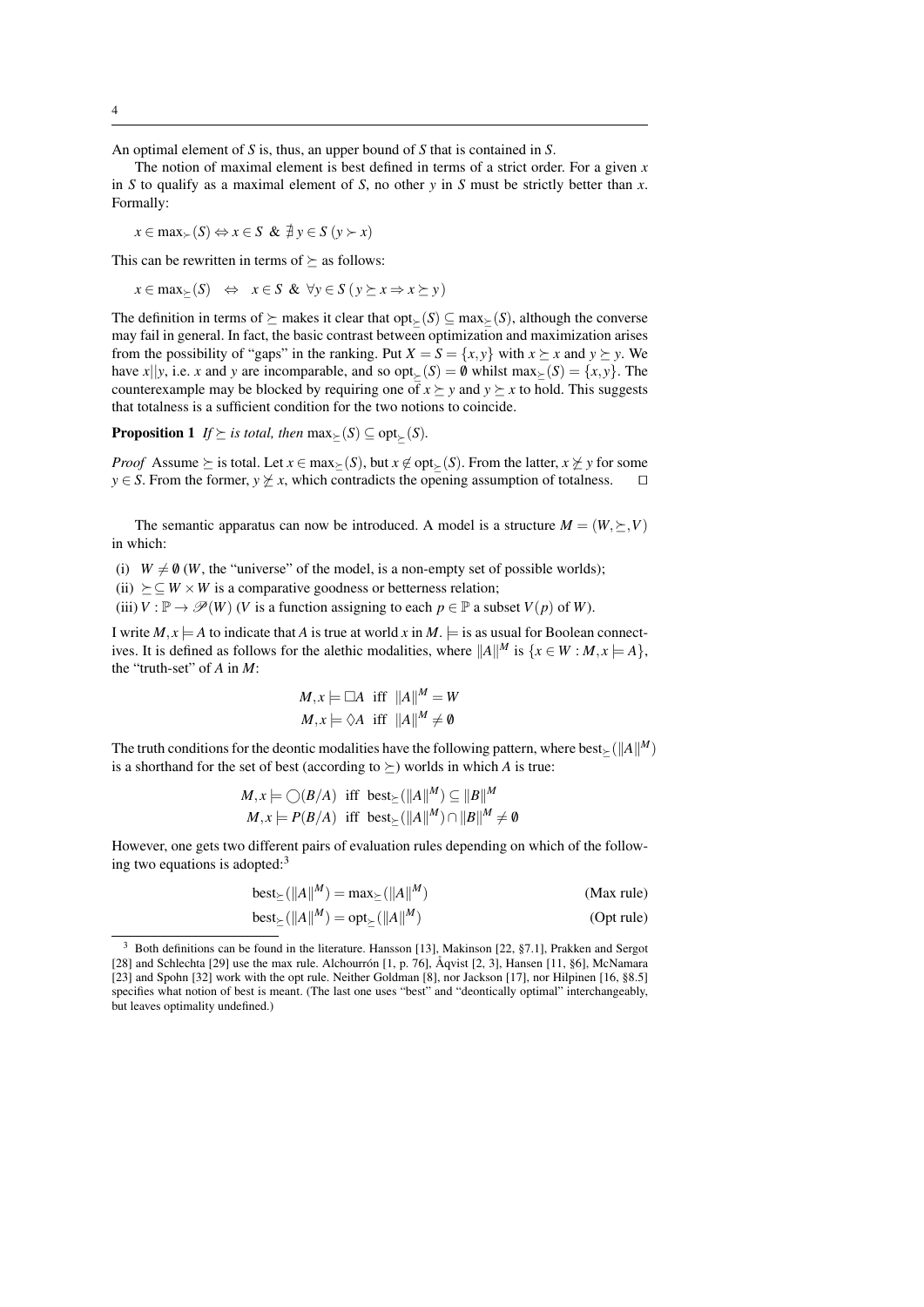I shall say that a model *M* applies the max rule or the opt rule, depending on whether, in *M*, deontic formulas are interpreted using the former or the latter. From Proposition 1, it immediately follows that, in a given model *M* with  $\succeq$  total, the same deontic formulas are true at a given world whatever rule is applied.

I shall often drop reference to *M* when it is clear what model is intended. The properties usually envisaged for  $\succeq$  are reflexivity, transitivity, totalness, and the so-called limit assumption. This one will be discussed in the next subsection.

The notion of semantic consequence over some class of models is defined as usual, in terms of truth preservation at a given world in a given model in that class. The notion of validity of a wff *A* in some class of models is as usual too, and so is the notion of satisfiability of a set of wffs in some class of models. Where  $\Gamma$  is a set of wffs, the notation  $\Gamma \models A$ indicates that *A* is a semantic consequence of Γ with respect to a given class of models, and  $\models$  *A* indicates that *A* is valid with respect to a given class of models.

#### 2.3 Limit assumption

The exact formulation of the limit assumption varies amongst authors. It can be given two basic forms:

Limitedness

If  $||A|| \neq \emptyset$  then best $\setminus (||A||) \neq \emptyset$  (LIM) Smoothness (or stopperedness)

If *x*  $\models A$ , then: either *x* ∈ best $\succ$ ( $||A||$ ) or ∃*y* s.t. *y*  $\succ x$  & *y* ∈ best $\succ$ ( $||A||$ ) (SM)

The name "limitedness" is from  $\AA$ qvist [2, 3], "smoothness" from Kraus & al. [18], and "stopperedness" from Makinson [21]. Each of (LIM) and (SM) may be specified further by identifying best $\leq$  *(X)* with either max $\geq$  *(X)* or opt $\leq$  *(X)*. A betterness relation  $\geq$  will be called "opt-limited" or "max-limited" depending on whether (LIM) holds with respect to opt or max. Similarly, it will be called "opt-smooth" or "max-smooth" depending on whether (SM) holds with respect to opt<sub> $\succeq$ </sub> or max $\succeq$ .<sup>4</sup>

This gives us four versions of the limit assumption. With the strong assumptions of transitivity and totalness, these different forms of the limit assumption coincide. However, with weaker constraints on  $\succeq$ , they may well diverge.

#### Proposition 2

- *(a) (i) opt-limitedness implies max-limitedness;*
- *(ii) given totalness of*  $\geq$ *, max-limitedness implies opt-limitedness;*
- *(b) (i) opt-smoothness implies max-smoothness; (ii) given totalness of*  $\succeq$ , *max-smoothness implies opt-smoothness.*

*Proof* (a.i) and (b.i) follow from the definitions involved. (a.ii) and (b.ii) follow from Proposition 1.  $\Box$ 

<sup>&</sup>lt;sup>4</sup> Hansson [13] and Prakken and Sergot [28] use max-limitedness, while Alchourron [1, p. 84], Åqvist [2, 3], Hansen [11, §6], McNamara [23] and Spohn [32] use opt-limitedness, and Schlechta [29] maxsmoothness. I am not aware of any authors who have considered opt-smoothness explicitly.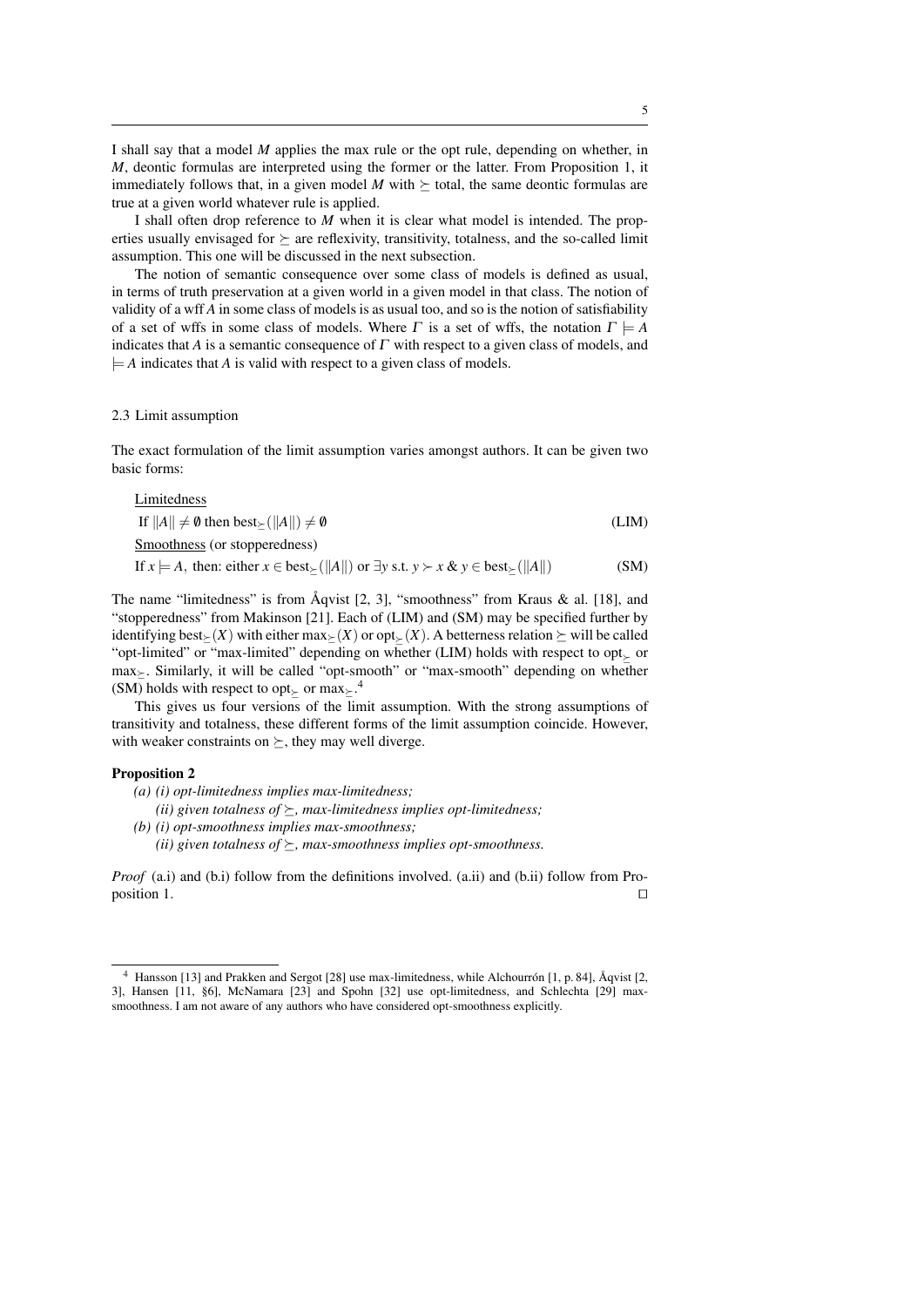#### Proposition 3

- *(a) (i) max-smoothness implies max-limitedness;*
- *(ii) given transitivity and totalness of*  $\geq$ *, max-limitedness implies max-smoothness; (b) (i) opt-smoothness implies opt-limitedness;*
	- *(ii) given transitivity of*  $\succeq$ , *opt-limitedness implies opt-smoothness.*

*Proof* Throughout the proof the letter *X* is used to denote some arbitrarily chosen truth-set  $||A||$ .

(a.i) follows from the definitions involved. For (a.ii), assume  $\succeq$  is max-limited, and let *x* ∈ *X* be such that *x* ∉ max<sub></sub> $\ge$  (*X*). So there is some *y* ∈ *X* such that *y*  $\succ$  *x*, i.e. *y*  $\succ$  *x* and *x*  $\angle$  *y*. By max-limitedness, there is some *z* ∈ *X* with *z* ∈ max $\angle$  (*X*). By totalness of  $\angle$ , either *z*  $\geq$  *y* or *y*  $\succeq$  *z*. Either way, *z*  $\succeq$  *y*, because *z* ∈ max $\succeq$  (*X*). By transitivity of  $\succeq$ , *z*  $\succeq$  *x*. But  $z \geq y$  and  $x \not\geq y$ . So, by transitivity of  $\succeq$  again,  $x \not\geq z$ , and thus  $z \succ x$ , which suffices for max-smoothness.  $\mathbf{a}$ ...  $\mathcal{L}$ 

(b.i) follows from the definitions involved. For (b.ii), assume  $\succeq$  is opt-limited, and let *x* ∈ *X* be such that *x*  $\notin$  opt<sub> $\succeq$ </sub> (*X*). So there is some *y* ∈ *X* such that *x*  $\not\succeq$  *y*. By opt-limitedness, there is also some  $z \in X$  such that  $z \in opt_{\succeq}(X)$ . So  $z \succeq x$  and  $z \succeq y$ . A similar argument as before yields  $x \not\geq z$  using transitivity. Hence  $z \succ x$ , which suffices for opt-smoothness.  $\square$  $\overline{\mathscr{L}}$  $\pm$  $\cdot$  x Third.

For the reader's convenience, the relationships just established are represented in an I'm the redder *s* convenience, the relationships just established the represented in this Implication. The implication relations shown in the picture on the left-hand side hold without restriction. By contrast, those shown on the right-hand side hold under the hypothesis that  $\succeq$  meets the property (or pair of properties) displayed as label. agram with the direction of the arrow representing that of implication. The ur<br>.



Figure 1: Forms of the limit assumption, and their relationships.

Usually the limit assumption is phrased using the same notion of best as in the evaluation Figure 2: Figure 2: Forms of the limit as the limit as the limit of the limit of the limit  $r_{\text{max}}$ Examples for the deontic modalities. This has become a common practice, and myself I will follow it. However, the interest  $\frac{1}{2}$  is not  $\frac{1}{2}$  if  $\frac{1}{2}$  is not  $\frac{1}{2}$  if  $\frac{1}{2}$  is not  $\frac{1}{2}$  if  $\frac{1}{2}$  is not  $\frac{1}{2}$  if  $\frac{1}{2}$  is not  $\frac{1}{2}$  if  $\frac{1}{2}$  if  $\frac{1}{2}$  is not  $\frac{1}{2}$ follow it. However, there is no obstacle that can stop us from combining different notions of heat as an athinka  $f_t$ . best, as one thinks fit.

better worlds, hence the name.<sup>5</sup> It is natural to ask if, amongst the four conditions just discussed, one implements this requirement better than the others. An in-depth discussion of this issue falls outside the scope of this paper. I shall just point out that, if the strong conditions of transitivity and totalness are relaxed, then there is trouble either way. However, I do not know of any better way to implement the requirement in question, and so we will  $\theta$  with that, hence the name of ask if, and  $\theta$  is name. One often takes the point of the limit assumption to rule out infinite sequences of strictly One often takes the point of the limit assumption to rule out infinite sequences of strictly  $\mathbf{x} \in \mathbb{R}$ ,  $\mathbf{x} \in \mathbb{R}$ ,  $\mathbf{x} \in \mathbb{R}$ ,  $\mathbf{x} \in \mathbb{R}$ ,  $\mathbf{x} \in \mathbb{R}$ ,  $\mathbf{x} \in \mathbb{R}$ ,  $\mathbf{x} \in \mathbb{R}$ ,  $\mathbf{x} \in \mathbb{R}$ ,  $\mathbf{x} \in \mathbb{R}$ ,  $\mathbf{x} \in \mathbb{R}$ ,  $\mathbf{x} \in \mathbb{R}$ ,  $\mathbf{x} \in \mathbb{R}$ ,  $\mathbf{x} \in \mathbb{R}$ , have to live with that.

 $\overline{\phantom{a}^5}$  However, not all the authors have used it that way. For instance, for Hansson it seems to have been more ler, not all the authors have used it that way. For instance, for Hansson it seems to have been more<br>or non-emptiness, which is essential to validate the principle (given as D<sup>\*</sup>, 82.4 below) that ought implies permitted, for consistent (or possible) antecedents. a concern for non-emptiness, which is essential to validate the principle (given as  $D^*$ , §2.4 below) that ought<br>implies permitted for consistent (or possible) antecedents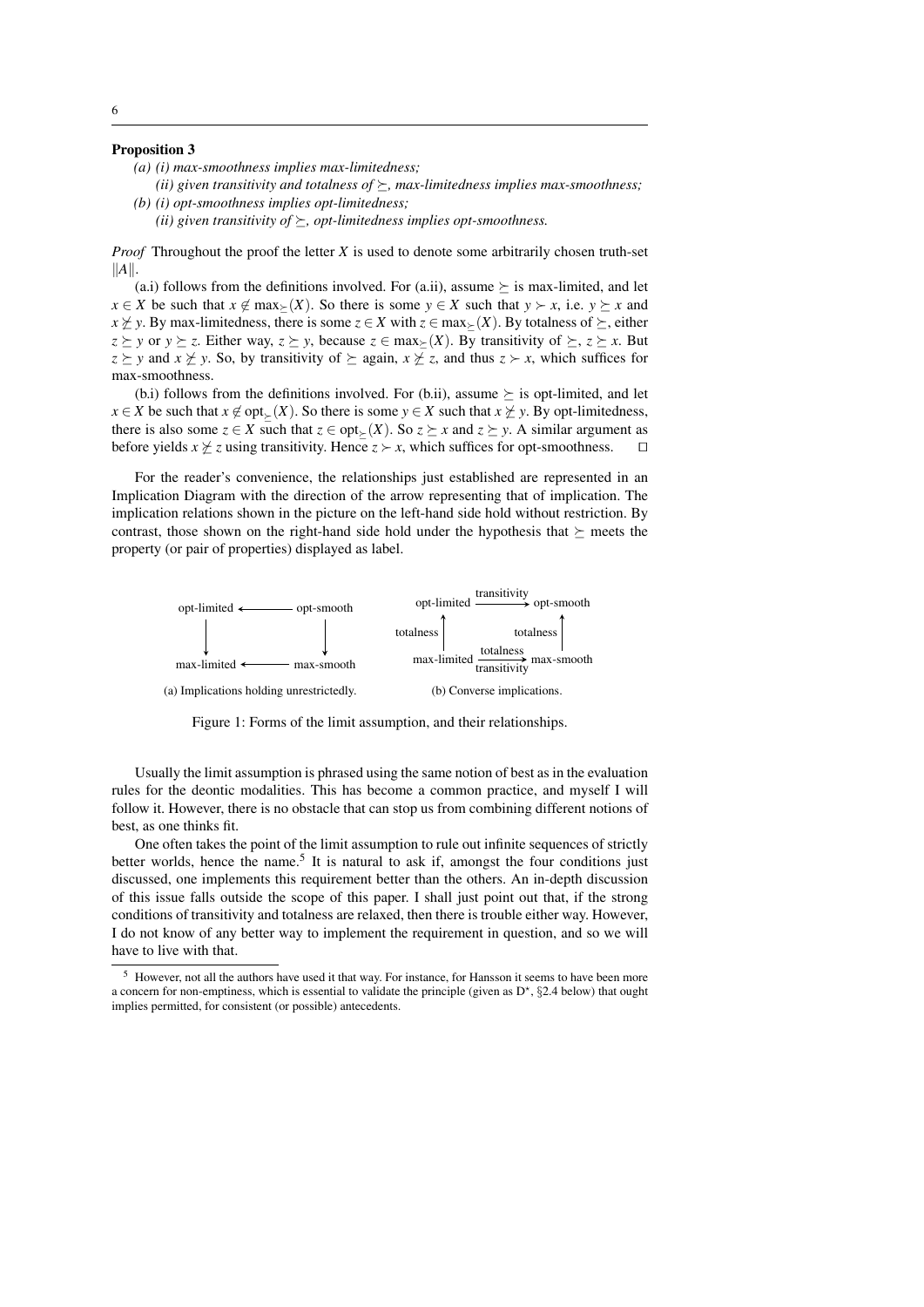On the one hand, max-limitedness may seem too liberal in itself. For, in the absence of totalness, it may fail to have the desired effect upon infinitely ascending chains. To see this, put  $M = (W, \succeq, V)$  with  $W = \{x_i : i < \omega\} \cup \{x\}, x \succeq x, x_i \succeq x_i \text{ for all } i < \omega, \text{ and } x_j \succeq x_i$ iff  $i \leq j$ . Note that  $x||x_i$  for all  $i \leq \omega$ . Assume all the worlds in *W* are "duplicate" of one another, in the sense that they all satisfy exactly the same wffs. Then,  $\succeq$  is max-limited, because  $\max_{\xi}(\Vert A\Vert) = \{x\}$ , for all wff *A* such that  $\Vert A\Vert \neq \emptyset$ . Still, *W* contains an infinite sequence of strictly better worlds.

On the other hand, each of opt-limitedness, opt-smoothness and max-smoothness may seem too stringent. They do more than just rule out infinitely ascending chains, but also exclude models that otherwise seem quite reasonable. For opt-limitedness and opt-smoothness, just go back to the example given immediately before Proposition 1; that is, consider  $M =$  $(W, \succeq, V)$  with  $W = \{x, y\}$ ,  $x \succeq x$ ,  $y \succeq y$  and  $V(p) = W$ . Since  $x||y$ , opt-limitedness is not met for *p*. Nor is opt-smoothness fulfilled for *p*, Proposition 3 (b.i). Thus, even though there is no infinitely ascending chain at all in *W*, such a model is ruled out by either condition. Something quite similar happens with max-smoothness. In the absence of transitivity, it excludes the following variant model:  $M = (W, \succeq, V)$  with  $W = \{x, y, z\}$ ,  $x \succ y \succ z$  (reflexivity of the  $\succeq$ -type is left implicit) and  $V(p) = W$ . Note that  $x||z$ . Transitivity is not satisfied, because  $x \succeq y$  and  $y \succeq z$ , whilst  $x \not\geq z$ . We have max $\succeq$  ( $||p||$ ) =  $\{x\}$ . Max-smoothness is not satisfied for *p* (witness: *z*).

From the above, it should be apparent that in general finiteness of the universe of the model is not a guarantee of the limit assumption being met. Again, the strong assumptions of transitivity and totalness are needed.

**Proposition 4** *Consider a model M* =  $(W, \succeq, V)$  *with W finite, and*  $\succeq$  *reflexive and transitive. In such a model,*  $\succ$  *is max-smooth, thereby max-limited. If in addition*  $\succ$  *is total, then*  $\succ$ *is opt-smooth, thereby opt-limited.*

*Proof* The argument for max-smoothness is more concisely stated using the "strict" counterparts of the two properties that are required from  $\succeq$ , i.e. irreflexivity and transitivity of the  $\succ$ -type. Assume, to reach a contradiction, that max-smoothness is not met. Then, there are *A* and  $x_0$  such that i)  $x_0 \notin \max_{\geq} (\Vert A \Vert)$  and ii)  $y \notin \max_{\geq} (\Vert A \Vert)$  for any  $y$  with  $y \succ x_0$ . Using i), it follows that there is some  $x_1$  with  $x_1 \models A$  and  $x_1 \succ x_0$ . By irreflexivity of  $\succ$ ,  $x_1$ is other than *x*<sub>0</sub>. Using ii), it follows that  $x_1 \notin \max_{\geq}$  (||A|||). So there is some  $x_2$  with  $x_2 \models A$ and  $x_2 \succ x_1$ . Again, by irreflexivity of  $\succ, x_2$  is other than  $x_1$ . By transitivity of  $\succ, x_2 \succ x_0$ . By irreflexivity of  $\succ$ ,  $x_2$  is other than  $x_0$ . Also, the assumption ii) applies again, yielding  $x_2 \notin \max_{\geq} (\Vert A \Vert)$ . One gets an infinite sequence of worlds (all distinct) by reiterating this argument indefinitely.

The fact that  $\succeq$  is max-limited follows from Proposition 3 (a.i). The fact that, given totalness of  $\succeq$ ,  $\succeq$  is opt-smooth and opt-limited follows from Proposition 2 (b.ii) and 3 (b.i).  $\square$ 

### 2.4 Proof-theory

Two systems of increasing strength will be studied in this paper. Both are extensions of the system  $\bf{F}$  presented in Åqvist [2, 3]. System  $\bf{F}$  is axiomatized thus:

| All truth functional tautologies                  | (PL)  |
|---------------------------------------------------|-------|
| S5-schemata for $\Box$ and $\diamondsuit$         | (S5)  |
| $P(B/A) \leftrightarrow \neg \bigcirc (\neg B/A)$ | (DfP) |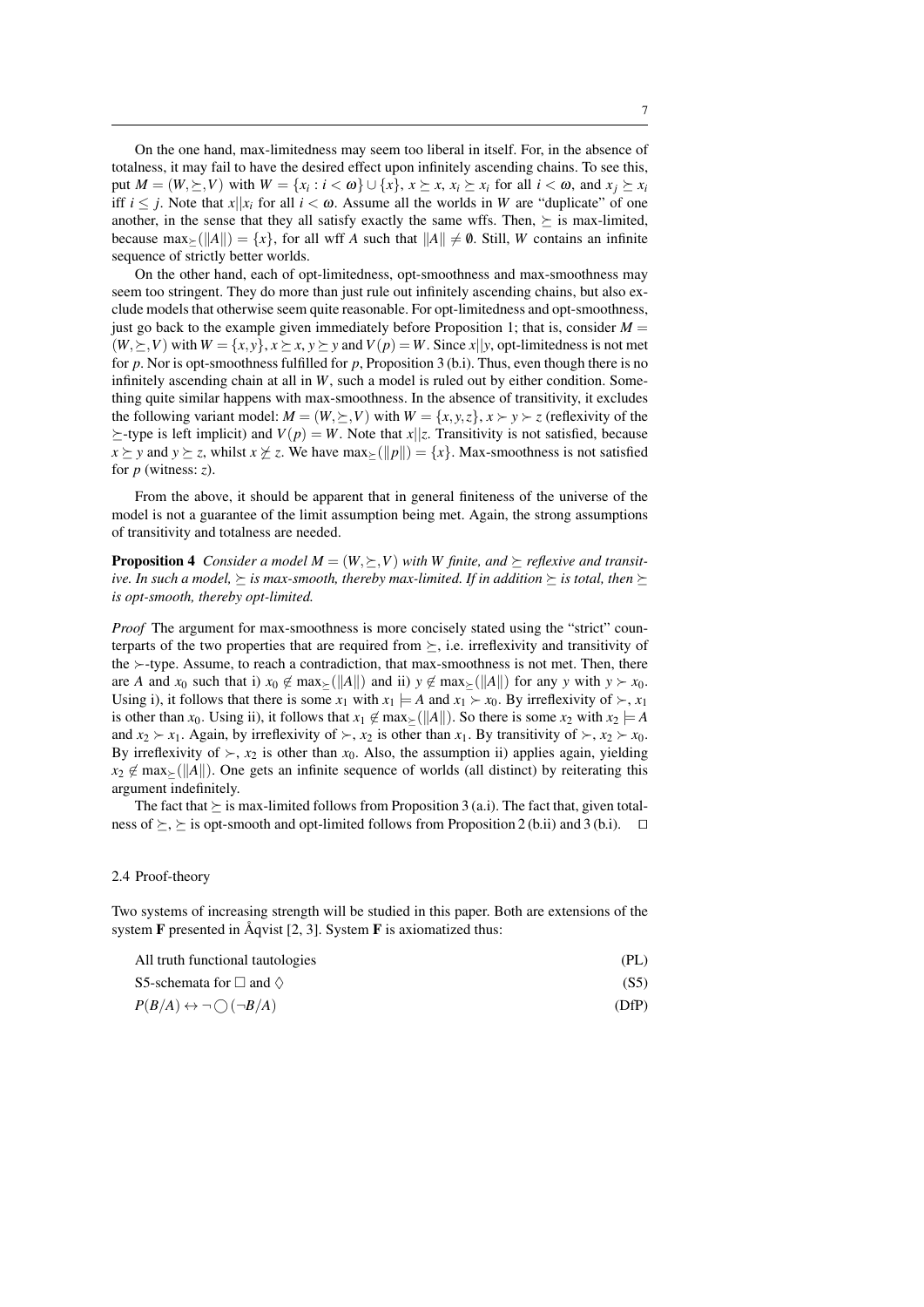| $\bigcirc$ $(B \to C/A) \to (\bigcirc (B/A) \to \bigcirc (C/A))$                        | (COK)         |
|-----------------------------------------------------------------------------------------|---------------|
| $\bigcirc$ $(B/A) \rightarrow \Box \bigcirc$ $(B/A)$                                    | (Abs)         |
| $\Box A \rightarrow \bigcirc (A/B)$                                                     | (Nec)         |
| $\Box(A \leftrightarrow B) \rightarrow (\bigcirc (C/A) \leftrightarrow \bigcirc (C/B))$ | (Ext)         |
| $\bigcirc$ $(A/A)$                                                                      | $(Id)$        |
| $\bigcirc$ $(C/A \wedge B) \rightarrow \bigcirc$ $(B \rightarrow C/A)$                  | (Sh)          |
| $\Diamond A \rightarrow (\bigcirc (B/A) \rightarrow P(B/A))$                            | $(D^{\star})$ |
| If $\vdash A$ and $\vdash A \rightarrow B$ then $\vdash B$                              | (MP)          |
| If $\vdash A$ then $\vdash \Box A$                                                      | (N)           |

A few comments on the axioms involving the deontic modalities might be in order. (DfP) introduces " $P$ " as the dual of " $\bigcirc$ " in the usual way. (COK) is the conditional analogue of the familiar distribution axiom K. (Abs) is the absoluteness axiom of Lewis [20], and reflects the fact that the ranking is not world-relative. (Nec) is the deontic counterpart of the familiar necessitation rule. (Ext) permits the replacement of equivalent sentences in the antecedent of deontic conditionals. (Id) and (Sh) are familiar from the literature on non-monotonic logic. (Id) is the deontic analogue of the identity principle. The question of whether this is a reasonable law for deontic conditionals has been much debated. A defense of (Id) can be found in Hansson [13] and Prakken and Sergot [28]. This line of defense is further discussed in Parent [27]. (Sh) is named after Shoham [31], who seems to have been the first to discuss it. It corresponds to the so-called "conditionalization" principle (also referred to as "the hard half of the deduction theorem"), which is part of Kraus and colleagues' system P for preferential consequence relations (see [18]).

 $\bf{F}$  itself is described by Åqvist as providing a "partial" syntactic identification of (his own reconstruction of) DSDL2. It is said to be partial because, although (under the opt rule) the system is sound with respect to the class of models with  $\succeq$  reflexive and opt-limited, the completeness problem has not been settled yet. Here no attempt will be made to tackle this problem.

The first system I shall consider in this paper is obtained by supplementing  $\bf{F}$  with the so-called principle of cautious monotony from [18]:

$$
(\bigcirc (B/A) \land \bigcirc (C/A)) \to \bigcirc (C/A \land B)
$$
 (CM)

I shall refer to this system as F+(CM). (CM) is not redundant at all. For it can be shown to be independent of the other axioms in F. This claim will be sustained further in Subsection 2.5.

The second system I shall consider in this paper is called  $\bf{G}$  by  $\rm{Åqvist}$ . It is obtained by supplementing  $\bf{F}$  with this other axiom, due to Spohn [32]:

$$
(P(B/A) \land \bigcirc (B \to C/A)) \to \bigcirc (C/A \land B)
$$
 (Sp)

The notions of theoremhood, deducibility and consistency are defined as usual. I write  $\vdash A$ if *A* is provable, and  $\Gamma \vdash A$  if *A* is derivable from  $\Gamma$ , where  $\Gamma$  is a set of wffs.

I shall make two comments on G. First, the latter is equivalently axiomatized if in the original axiomatization (Sp) is replaced with the law numbered as (12) in the list of DSDL3 validities given by Hansson [13, p. 397]. Lehmann and Magidor [19] subsequently coined the term "rational monotony" to refer to the latter law. This is the formula:

$$
(P(B/A) \land \bigcirc (C/A)) \to \bigcirc (C/A \land B) \tag{RM}
$$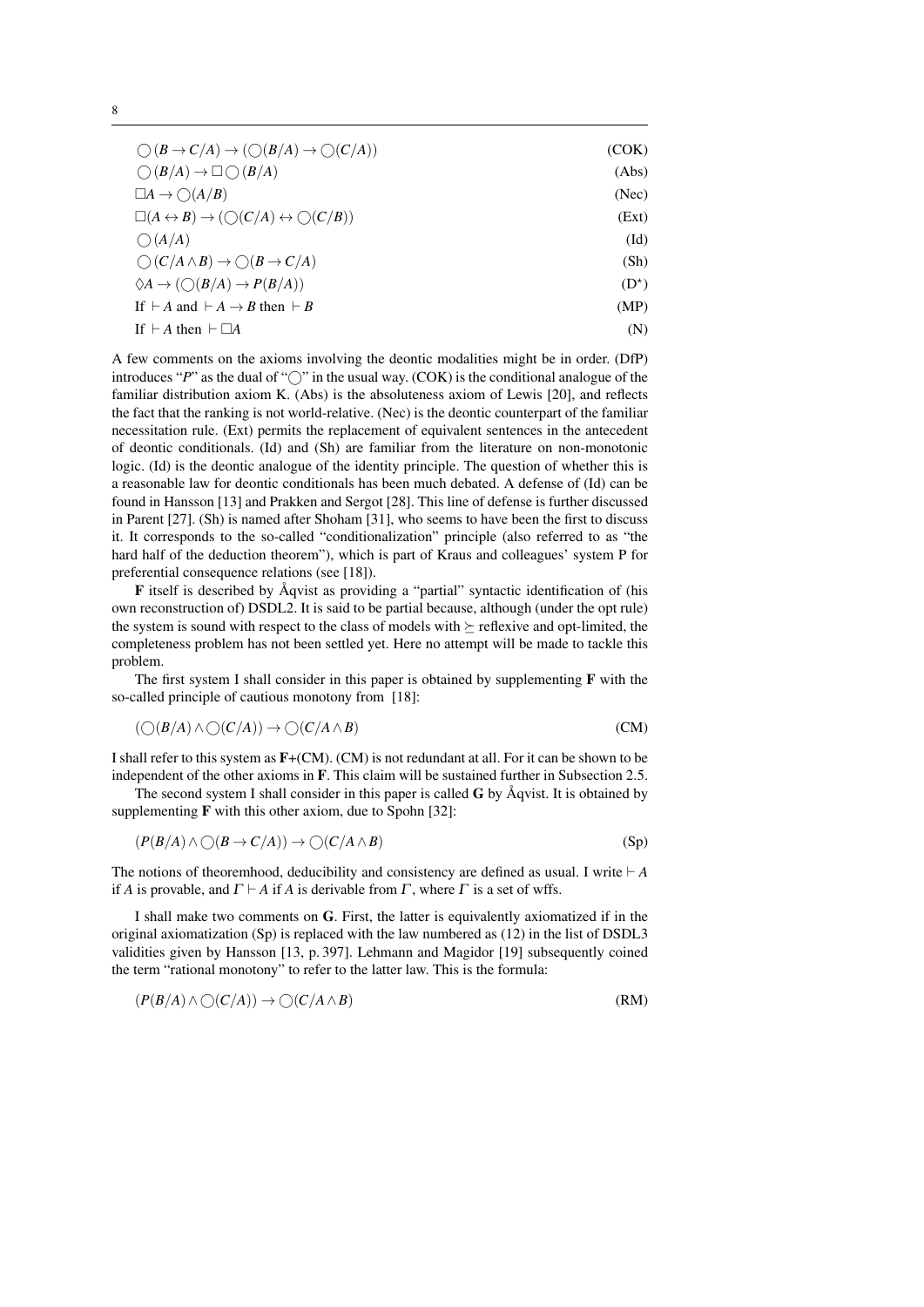It is straightforward to show that F contains the rule:

If 
$$
\vdash B \to C
$$
 then  $\vdash \bigcirc(B/A) \to \bigcirc(C/A)$  (RCOM)

Using (RCOM) one can easily show that (Sp) is deductively equivalent to (RM). The proof of the implication (Sp) $\Rightarrow$ (RM) uses (RCOM) only. Assume  $P(B/A)$  and  $\bigcap$  (C/*A*). From the latter,  $\bigcap (B \rightarrow C/A)$ , by (RCOM). (Sp), then, yields  $\bigcap (C/A \land B)$  as required. The proof of the converse implication, (RM)⇒(Sp), uses (Id), (RCOM) and (COK). Assume *P*(*B*/*A*) and  $\bigcap (B \rightarrow C/A)$ . By (RM),  $\bigcap (B \rightarrow C/A \land B)$ . By (Id) and (RCOM),  $\bigcap (B/A \land B)$  is a theorem. By (COK),  $\bigcap (C/A \wedge B)$  as required.

Second, (CM) is derivable in  $G$ , and thus  $G$  is a conservative extension of  $F+(CM)$ . One might verify this claim by breaking the argument into cases. If we have  $\Diamond A$ , then (CM) follows from (RM), since (D<sup>\*</sup>) allows us to weaken  $\bigcirc (B/A)$  into  $P(B/A)$ . If we do not have  $\Diamond A$ , then (CM) follows from (Ext), because  $\neg \Diamond A$  implies  $\square (A \leftrightarrow (A \land B)).$ 

For the completeness proofs, the following will come in handy.

Lemma 1 *Each of the following laws is provable in* F*+(CM):*

$$
\bigcirc (B_1/A) \wedge \ldots \wedge \bigcirc (B_n/A) \to \bigcirc (B_1 \wedge \ldots \wedge B_n/A) \ (n \ge 2)
$$
 (2)

$$
\Diamond A \to \neg \bigcirc (\bot/A)
$$
\n
$$
\bigcirc (B/A) \to \bigcirc (A \to B/A \lor C)
$$
\n(3)\n(4)

$$
\bigcup_{i=1}^{n} (B^{i}/A^{i}) \to \bigcup_{i=1}^{n} (A^{i} \to B^{i}/A \lor C^{i})
$$

 $\bigcirc$   $(C/A) \land \bigcirc$   $(C/B) \rightarrow \bigcirc$   $(C/A \lor B)$  (5)<br> $\bigcirc$   $(P/A) \rightarrow (\bigcirc$   $C/A \land B) \rightarrow \bigcirc$   $\bigcirc$   $C/A))$  (6)

$$
\bigcirc (B/A) \to (\bigcirc (C/A \land B) \to \bigcirc (C/A))
$$
\n
$$
\bigcirc (B/A) \land \bigcirc (A/B) \to (\bigcirc (C/A) \land \bigcirc (C/B))
$$
\n(7)

$$
\bigcup (D/A) \land \bigcup (A/D) \rightarrow (\bigcup (C/A) \leftrightarrow \bigcup (C/D))
$$
 (7)

$$
\bigcirc (C/A \vee C) \wedge \bigcirc (B/A) \to \bigcirc (A \to B/C)
$$
\n(8)

$$
\bigcirc (A/A \vee B) \wedge \bigcirc (B/B \vee C) \rightarrow \bigcirc (C \rightarrow B/A)
$$
\n(9)

(3) is the law called COD by Chellas [6]. (6) is the principle of "cumulative transitivity", which is part of system C from Kraus *et al.* [18]. (7) is the axiom called CSO by Nute [24].

*Proof* The proofs of (2) and (3) are straightforward, and are omitted.

For (4), assume  $\bigcirc$  (*B*/*A*). By (RCOM),  $\bigcirc$  (*A* → *B*/*A*). By (Ext),  $\bigcirc$  (*A* → *B*/(*A* ∨ *C*)∧*A*). By (Sh),  $\bigcap (A \rightarrow (A \rightarrow B)/A \vee C)$ . By (RCOM),  $\bigcap (A \rightarrow B/A \vee C)$ .

For (5), assume  $\bigcirc$  (*C*/*A*) and  $\bigcirc$  (*C*/*B*). By law (4) in this Lemma,  $\bigcirc$  (*A*  $\rightarrow$  *C*/*A* $\vee$ *B*) and  $\bigcirc$   $(B \rightarrow C/A \vee B)$ . By (2) and (RCOM),  $\bigcirc$   $((A \vee B) \rightarrow C/A \vee B)$ . By (Id),  $\bigcirc$   $(A \vee B/A \vee B)$ . By (2) and (RCOM),  $\bigcirc$   $(C/A \vee B)$ .

For (6), assume  $\bigcap (B/A)$  and  $\bigcap (C/A \wedge B)$ . By (Sh),  $\bigcap (B \rightarrow C/A)$ . By (2) and (RCOM),  $\bigcirc$  $(C/A)$ .

(7) follows from (CM) and (6) thus. Assume  $\bigcirc$   $(B/A)$ ,  $\bigcirc$   $(A/B)$ , and  $\bigcirc$   $(C/A)$ . From the first and third assumptions, by  $(CM) \bigcap (C/A \wedge B)$ . This is equivalent to  $\bigcap (C/B \wedge A)$ by (Ext). From this together with the second assumption  $\bigcirc (A/B)$ , the conclusion  $\bigcirc (C/B)$ follows, by (6). For the derivation of  $\bigcirc$  (*C*/*A*) from  $\bigcirc$  (*C*/*B*), the argument is similar.

For (8), assume  $\bigcirc (C/A \vee C)$  and  $\bigcirc (B/A)$ . By (Ext),  $\bigcirc (B/(A \vee C) \wedge A)$ . By (Sh),  $\bigcirc$  (*A* → *B*/*A* ∨ *C*). By (CM),  $\bigcirc$  (*A* → *B*/(*A* ∨ *C*) ∧ *C*). By (Ext),  $\bigcirc$  (*A* → *B*/*C*).

For (9), assume  $\bigcirc (A/A \vee B)$  and  $\bigcirc (B/B \vee C)$ . From the latter, one has  $\bigcirc (B/(A \vee B \vee C))$  $C) \wedge (B \vee C)$  by (Ext). Given (Sh), this implies  $\bigcirc$  ( $(B \vee C) \rightarrow B/A \vee B \vee C$ ). From (RCOM), it follows that  $\bigcap (C \rightarrow B/A \vee B \vee C)$ . By (Id),  $\bigcap (A \vee B/A \vee B)$ . Using (RCOM), one also has  $\bigcap (A \vee B/B \vee C)$ . Using law (5) in this Lemma and (Ext), one gets  $\bigcap (A \vee B/A \vee B \vee C)$ .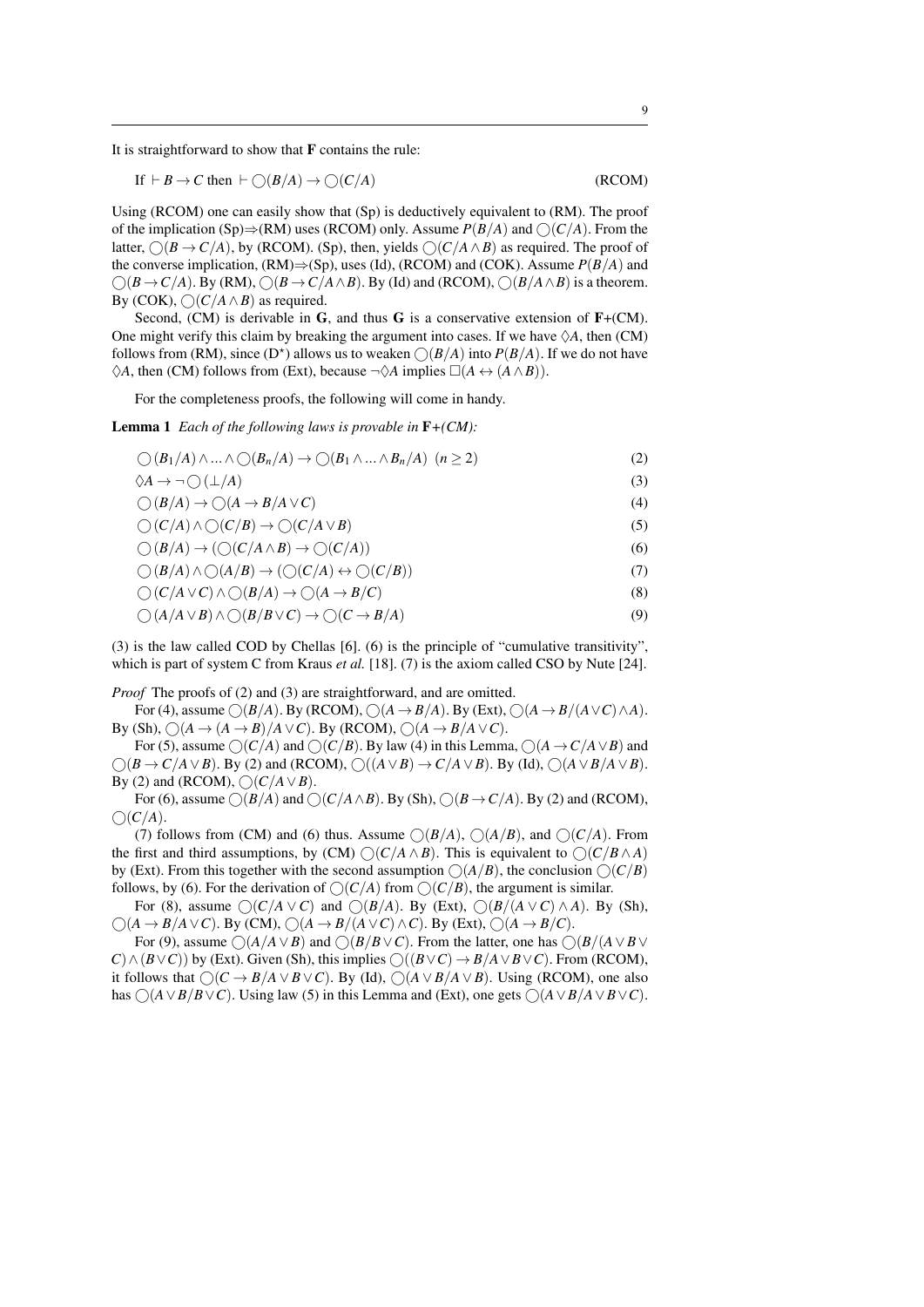By  $(CM)$ ,  $\bigcirc$   $(C \rightarrow B/(A \vee B \vee C) \wedge (A \vee B))$ . This is equivalent to  $\bigcirc$   $(C \rightarrow B/A \vee B)$ , by (Ext). But from this and the first assumption, using (CM), one obtains  $\bigcirc(C \rightarrow B/(A \vee B) \wedge A)$ , which is equivalent to  $\bigcirc(C \rightarrow B/(A)$ , by (Ext) which is equivalent to  $\bigcirc (C \rightarrow B/A)$ , by (Ext).

#### 2.5 Independence

This subsection shows that (CM) is independent of the other axioms in system F.

**Proposition 5** *Under the max rule,* **F** *is sound with respect to the class of models where*  $\succ$ *is reflexive and max-limited.*

*Proof* The proof is straightforward, and is omitted. Note that, under the max rule, maxlimitedness validates  $(D^{\star})$ . ).

**Proposition 6** *Under the max rule, (CM) is falsifiable in a model where*  $\succeq$  *is reflexive and max-limited.*

*Proof* The proof is provided by an example from Subsection 2.3. Let  $W = \{x, y, z\}$ , with  $x \succ y$  and  $y \succ z$  (reflexivity of the  $\succeq$ -type is left implicit). Put  $V(p) = W$ ,  $V(q) = \{x, z\}$ , and  $V(r) = \{x\}$ . It is straightforward to show that  $\succeq$  is max-limited. On the other hand,  $\max_{\geq} (\Vert p \Vert) = \{x\} = \Vert r \Vert \subseteq \Vert q \Vert$ , so that  $\bigcirc (r/p)$  and  $\bigcirc (q/p)$  are true at each world. But  $\max_{\geq} (\Vert p \wedge q \Vert) = \{x, z\} \not\subset \Vert r \Vert$ , so that  $\bigcirc (r/p \wedge q)$  is false at each world.  $\max_{\succ} (\Vert p \wedge q \Vert) = \{x, z\} \nsubseteq \Vert r \Vert$ , so that  $\bigcirc (r/p \wedge q)$  is false at each world.

Corollary 1 *(CM) is not a theorem of* F*.*

*Proof* Given Proposition 5, if (CM) was a theorem of F, then (CM) would be valid in the class of models applying the max rule, in which  $\succeq$  reflexive and max-limited. Proposition 6 shows that this cannot be. shows that this cannot be.

A similar argument can be given for the claim that  $(D^*)$  is independent of  $(CM)$ , even in the presence of the other axioms. Call  $\mathbf{F}^-$  the system obtained by replacing, in  $\mathbf{F}$ ,  $(D^*)$  with (CM).

**Proposition 7** Under the opt rule, **F**<sup>−</sup> is sound with respect to the class of models where  $\succeq$ *is reflexive and condition (*†*) below is met.*

$$
If \operatorname{opt}_{\succeq}(\|A\|) \subseteq \|B\| \subseteq \|A\| \text{ then } \operatorname{opt}_{\succeq}(\|B\|) \subseteq \operatorname{opt}_{\succeq}(\|A\|)
$$
 (†)

*Proof* The proof is straightforward, and is omitted. Note that, under the opt rule, (†) validates  $(CM)$ .

**Proposition 8** Under the opt rule,  $(D^{\star})$  is falsifiable in a model where  $\succeq$  is reflexive and  $(\dagger)$ *is met.*

*Proof* It suffices to reuse this other example from Subsection 2.3. Let  $W = \{x, y\}$ , with  $x \succeq x$ and *y*  $\succeq$  *y*. Assume  $\mathbb{P} = \{p, q\}$ , and put  $V(p) = V(q) = \{x, y\}$ . It is not hard to establish that *x* and *y* are duplicate, i.e., for all wffs *A*,  $x \models A$  iff  $y \models A$ .<sup>6</sup> From this, it follows that, for all wffs *A*, either  $||A|| = \emptyset$  or  $||A|| = W$ , and so opt<sub> $\succ$ </sub> ( $||A||$ ) =  $\emptyset$  for all wffs *A*. Thus, on that model, (†) is vacuously met. And both *x* and *y* make  $\overline{\Diamond p}$ ,  $\bigcirc$  (*q*/*p*), and  $\bigcirc$  ( $\neg$ *q*/*p*) true, because  $||p|| \neq 0$  whilst opt. ( $||p|| = \emptyset$ . Hence, ( $D^*$ ) is falsified. whilst opt<sub> $\leq$ </sub>( $||p||$ ) = 0. Hence, (D<sup>\*</sup>) is falsified.  $\square$ 

**Corollary 2** ( $D^*$ ) is not a theorem of  $\mathbf{F}^-$ .

*Proof* As per above. □

<sup>6</sup> The proof is by induction on *A*. (Note that the inductive hypothesis plays a role only for the cases in which *A* is  $\neg B$ ,  $B \land C$ ,  $B \lor C$  or  $B \to C$ .)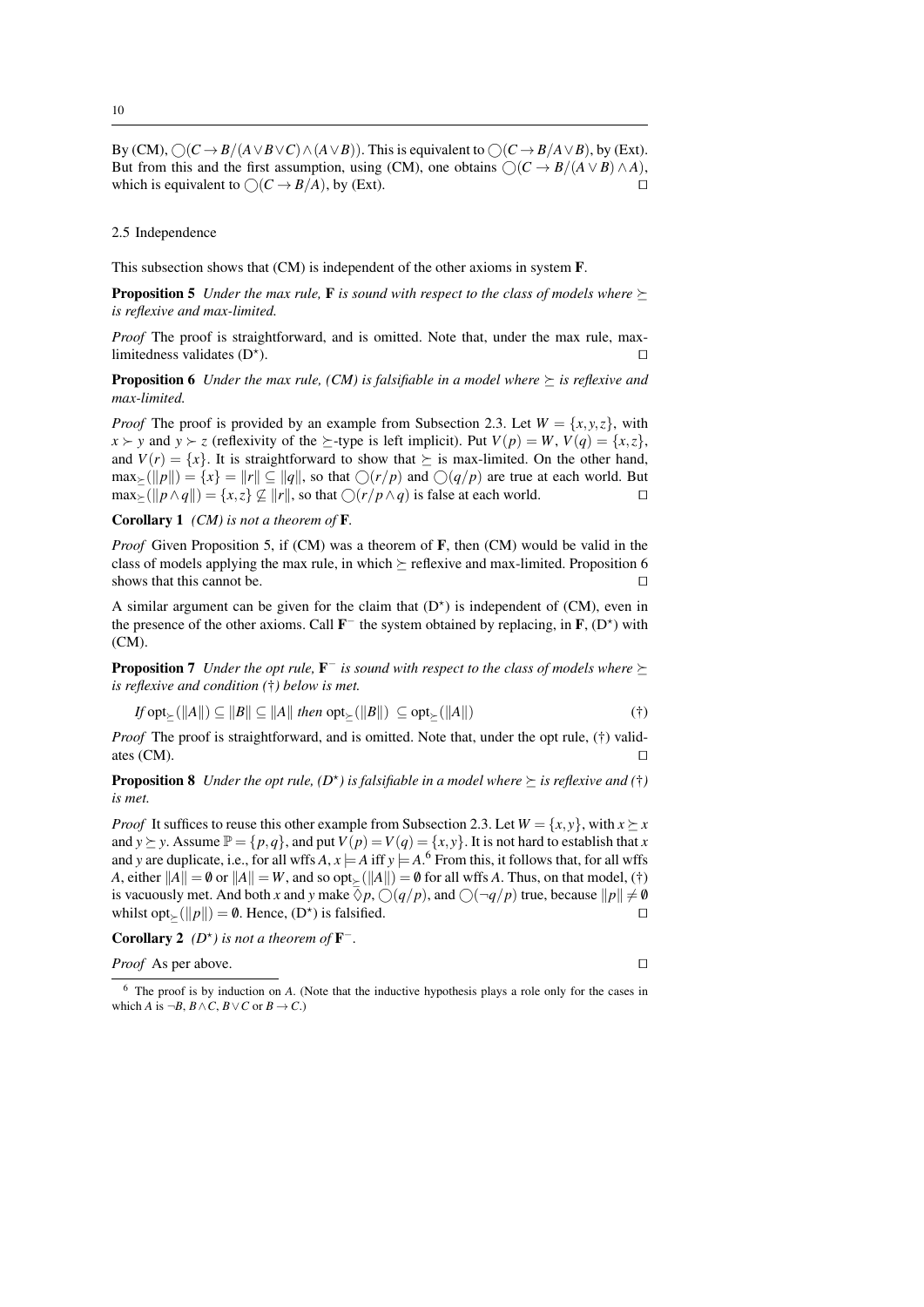#### 3 Main Result

This section gives the chief result of this paper, Theorems 1 and 5 below. Henceforth, soundness and completeness will be understood in their strong version: they conjointly establish a match between the deducibility and the semantic consequence relations.

Theorem 1 (Soundness of F+(CM), max rule, partial order case) *Under the max rule,*  **is sound with respect to the class of models in which**  $\succeq$  **is reflexive and max-smooth.** 

*Proof* It is enough to show the axioms are valid in the class of models under consideration, and the rules preserve validity over that class. I just consider the cases of  $(CM)$  and  $(D^*)$ :

- For (CM), consider a model in which  $\succ$  is max-smooth, and such that (i) max $\succ$ ( $||A||$ ) ⊂ *k*B||, (ii) max<sub>≻</sub>( $||A||$ ) ⊆  $||C||$ , and (iii) max<sub>≻</sub>( $||A \wedge B||$ ) ⊈  $||C||$ . From (iii), there is some *x* such that  $x \in \max_{\geq} (\Vert A \wedge B \Vert)$  and  $x \not\models C$ . From (ii),  $x \notin \max_{\geq} (\Vert A \Vert)$ , because  $x \not\models C$ . But  $x \models A$ . So, by max-smoothness, there is some *y* such that  $y \succ x$  and  $y \in \max_{\succ} (\Vert A \Vert)$ . Using (i), it follows that  $y \models B$ . But  $y \models A \land B$ , in contradiction with  $x \in \max_{\succ} (\Vert A \land B \Vert)$ . This shows that, under the max rule, (CM) cannot be falsified in any model where  $\succeq$  is reflexive and max-smooth, and thus it is valid in any such model.
- The validity of  $(D^*)$  follows from max-smoothness along with Proposition 3 (a.i).

The argument for strong soundness is then as usual. Details are omitted.  $\Box$ 

Completeness is shown using the canonical model method. Definitions and facts relative to maximal consistent sets of formulas are taken for granted. For the sake of brevity, the following abbreviations are used throughout the proof. MCS is short for "maximal consistent set". The set of all the MCSs is denoted by  $\Omega$ . Where *x* is a MCS,  $\square^{-1}(x)$  and  $x^A$  denote  $\{B : X^B\}$ .  $\Box B \in x$ } and  $\{B : \bigcirc (B/A) \in x\}$ , respectively. Given a MCS *w*,  $\Omega_w$  is  $\{x \in \Omega : \Box^{-1}(w) \subseteq x\}$ .

I start by stating a few facts and lemmas. These will also help to establish a completeness result for G, even though the canonical model for G will slightly differ from the canonical model for F+(CM).

Fact 1 below shows that the relation  $R \subseteq \Omega \times \Omega$ , defined by putting *xRy* whenever  $\square^{-1}(x) \subseteq y$ , is an equivalence relation. It divides  $\Omega$  into mutually exclusive and collectively exhaustive non-empty subsets.

Fact  $1$  *(i)* For all  $x \in \Omega$ ,  $\Box^{-1}(x) \neq \emptyset$ ; *(ii)* For all  $x \in \Omega$ ,  $\Box^{-1}(x) \subseteq x$ ; *(iii)* For all  $x, y \in \Omega$ , *if*  $\Box^{-1}(x) \subseteq y$ , then  $\Box^{-1}(y) \subseteq x$ ; (*iv*) For all  $x, y, z \in \Omega$ , if  $\Box^{-1}(x) \subseteq y$  and  $\Box^{-1}(y) \subseteq z$ , then  $□^{-1}(x) \subseteq z$ .

*Proof* (i) follows from the necessitation axiom  $\Box$ .

(ii) follows from the T axiom  $\Box A \rightarrow A$ .

For (iii), let  $x, y \in \Omega$  be such that  $\square^{-1}(x) \subseteq y$ . Assume, to reach a contradiction, that  $\Box A \in y$  and *A* ∉ *x*. By maximality of *x*, ¬*A* ∈ *x*. Using the so-called *Brouwersche* axiom  $A \to \Box \Diamond A$ , it follows that  $\Box \Diamond \neg A \in x$ . By duality  $\Box \neg \Box A \in x$ . Since  $\Box^{-1}(x) \subseteq y$ ,  $\neg \Box A \in y$ . So, by consistency of *y*,  $\Box A \notin y$ , a contradiction.

For (iv), let  $x, y, z \in \Omega$  be such that  $\square^{-1}(x) \subseteq y$  and  $\square^{-1}(y) \subseteq z$ . Let *A* be such that  $\Box A \in x$ . Using the law  $\Box A \rightarrow \Box \Box A$ , it follows that  $\Box \Box A \in x$ . Since  $\Box^{-1}(x) \subseteq y$ ,  $\Box A \in y$ . Since  $\Box^{-1}(y) \subseteq z$ , *A* ∈ *z* as required.  $\Box$ 

**Corollary 3** *For all x*, *y*,  $z \in \Omega$ , *if*  $\Box^{-1}(x) \subseteq y$  *and*  $\Box^{-1}(x) \subseteq z$ , *then*  $\Box^{-1}(y) \subseteq z$ .

*Proof* This follows from parts (iii) and (iv) in Fact 1.  $\Box$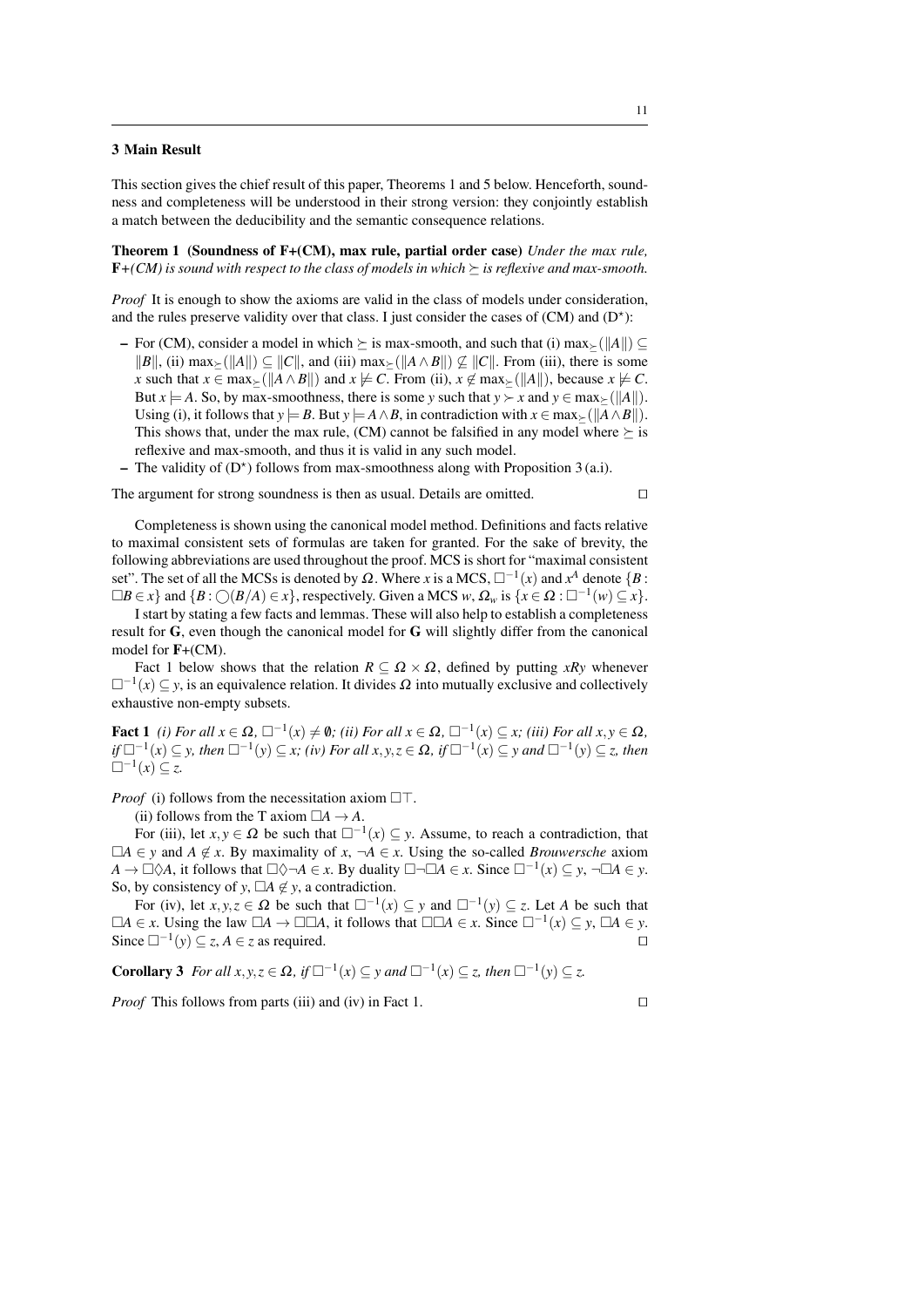Fact 2 *(i)* For all  $x \in \Omega$  and all wffs  $A, x^A \neq \emptyset$ ; *(ii)* For all  $x \in \Omega$  and all wffs  $A, \Box^{-1}(x) \subseteq x^A$ ; (*iii*) For all  $x \in \Omega_w$ ,  $\bigcirc$   $(B/A) \in w$  iff  $\bigcirc$   $(B/A) \in x$ .

*Proof* (i) follows from (Id).

For (ii), consider any *B* such that  $\Box B \in x$ . By (Nec),  $\bigcirc(B/A) \in x$ , and thus  $B \in x^A$ .

For (iii), consider any  $x \in \Omega_w$ . We have  $\square^{-1}(w) \subseteq x$ . For the left-to-right direction, assume ○( $B/A$ ) ∈ *w*. By (Abs), □○( $B/A$ ) ∈ *w*. So ○( $B/A$ ) ∈ *x*, since □<sup>-1</sup>( $w$ ) ⊆ *x*. For the right-to-left direction, assume that  $\bigcirc (B/A) \in x$ . By (Abs),  $\Box \bigcirc (B/A) \in x$ . By Fact 1 (iii),<br> $\Box^{-1}(x) \subset w$  so that  $\bigcirc (B/A) \in w$  as required  $\Box^{-1}(x) \subseteq w$ , so that  $\bigcirc$ (*B*/*A*) ∈ *w* as required.  $\Box$ 

For ease and conciseness of exposition, throughout the remainder of this paper  $A \geq B$  is used as a shorthand for  $\bigcap (A/A \lor B) \in w$ , where *w* is some MCS.

For the record I note the following.

**Lemma 2** *(i) A* ∨*B* > *A ; (ii) If A* > *B*,  $w^A ⊂ x$ *, and*  $B ∈ x$ *, then*  $w^B ⊂ x$ *; (iii) If A* > *B* > *C,*  $w^A \subseteq x$ , and  $C \in x$ , then  $w^B \subseteq x$ .

*Proof* (i) follows from (Id) and (Ext).

For (ii), assume  $A \geq B$ ,  $w^A \subseteq x$  and  $B \in x$ . Let  $C \in w^B$ . Then  $\bigcirc(C/B) \in w$ . Since  $A \geq B$ ,  $\bigcirc$  (*A*/*A* ∨ *B*) ∈ *w*. By Lemma 1 (8),  $\bigcirc$  (*B* → *C*/*A*) ∈ *w*. Since  $w^A \subseteq x$ , *B* → *C* ∈ *x*. Since *B*  $\in$  *x*, *C*  $\in$  *x* as required.

For (iii), assume  $A \geq B \geq C$ ,  $w^A \subseteq x$ , and  $C \in x$ . By Lemma 1(9),  $\bigcirc (C \rightarrow B/A) \in w$ . But  $w^A \subseteq x$ , and thus  $C \to B \in x$ . Since  $C \in x$ ,  $B \in x$ . By part (ii) of this Lemma,  $w^B \subseteq x$ , as required.  $\square$ 

**Lemma 3** *(i) If*  $\Box A \notin w$ , then  $\Box^{-1}(w) \cup \{\neg A\}$  *is consistent ; (ii) If*  $B \ngeq A$ , then  $w^{A \lor B} \cup \{\neg B\}$ *is consistent.*

*Proof* The proof of (i) is standard, and is omitted.

For (ii), let *B*  $\geq$  *A*, and assume that  $w^{A \vee B} \cup \{\neg B\}$  is not consistent. From the former,  $\bigcirc (B/A \vee B) \notin w$ . By Fact 2 (i),  $w^{A \vee B} \neq \emptyset$ . So, there are some  $C_1, ..., C_n$   $(n \ge 1)$  in  $w^{A \vee B}$ , such that  $\vdash$   $(C_1 \land ... \land C_n) \rightarrow B$ . For each  $C_i$ ,  $\bigcirc$   $(C_i/A \lor B) \in w$ ; hence  $\bigcirc$   $(C_1/A \lor B) \land ... \land C_n$  $\bigcirc$  (*C<sub>n</sub>*/*A* ∨ *B*) ∈ *w*, and thus  $\bigcirc$  (*C*<sub>1</sub> ∧...∧*C<sub>n</sub>*/*A* ∨ *B*) ∈ *w* by Lemma 1 (2). Using (RCOM), it follows that  $\bigcirc$  (*B*/*A* ∨ *B*) ∈ *w*. contrary to assumption. follows that  $\bigcirc$ (*B*/*A*  $\vee$  *B*)  $\in$  *w*, contrary to assumption.

**Lemma 4** *(i)* If  $A \in x$ , where  $x \in \Omega_w$ , then  $w^A$  is consistent; *(ii)* If  $\bigcirc(B/A) \notin x$ , where  $x \in \Omega_w$ *, then*  $w^A \cup \{\neg B\}$  *is consistent.* 

*Proof* For (i), let  $x \in \Omega_w$ . Assume, to reach a contradiction, that  $A \in x$ , and that  $w^A$  is not consistent. By Fact 2(i),  $w^A \neq \emptyset$ . So, for  $n \ge 1$ , there are some  $C_1, ..., C_n$  in  $w^A$  such that  $\vdash$   $(C_1 \land \ldots \land C_n) \rightarrow \bot$ . For each  $C_i$ ,  $\bigcirc$   $(C_i/A) \in w$ ; hence  $\bigcirc$   $(C_1/A) \land \ldots \land \bigcirc$   $(C_n/A) \in w$ , and thus  $\bigcap (C_1 \land ... \land C_n/A) \in w$  by Lemma 1 (2). Using (RCOM) it follows that  $\bigcap (\perp/A) \in w$ . By Lemma 1 (3) and duality,  $\Box \neg A \in w$ , and thus  $\neg A \in x$  since  $x \in \Omega_w$ . By consistency of *x*,  $A \notin \mathcal{X}$ , contrary to assumption.

For (ii), let  $x \in \Omega_w$ . Assume, to reach a contradiction, that  $\bigcirc (B/A) \notin x$ , and that  $w^A \cup$  $\{-B\}$  is not consistent. By Fact 2(i),  $w^A \neq \emptyset$ . So, for  $n \geq 1$ , there are some  $C_1, ..., C_n$  in  $w^A$  such that  $\vdash$   $(C_1 \land ... \land C_n) \rightarrow B$ . A similar argument as before yields  $\bigcirc(B/A) \in w$ . But  $x \in \Omega_w$ . So, using Fact 2 (iii), it follows that  $\bigcap (B/A) \in x$ . Contradiction.

Now comes the completeness proof itself. It is centered around the construction of a point-generated canonical model. Let  $\Gamma$  be our "target" set of wffs:  $\Gamma$  is consistent, and its satisfiability in a model must be established. Let  $\Gamma_0$  be some maximal extension of  $\Gamma$ . There are two cases to consider: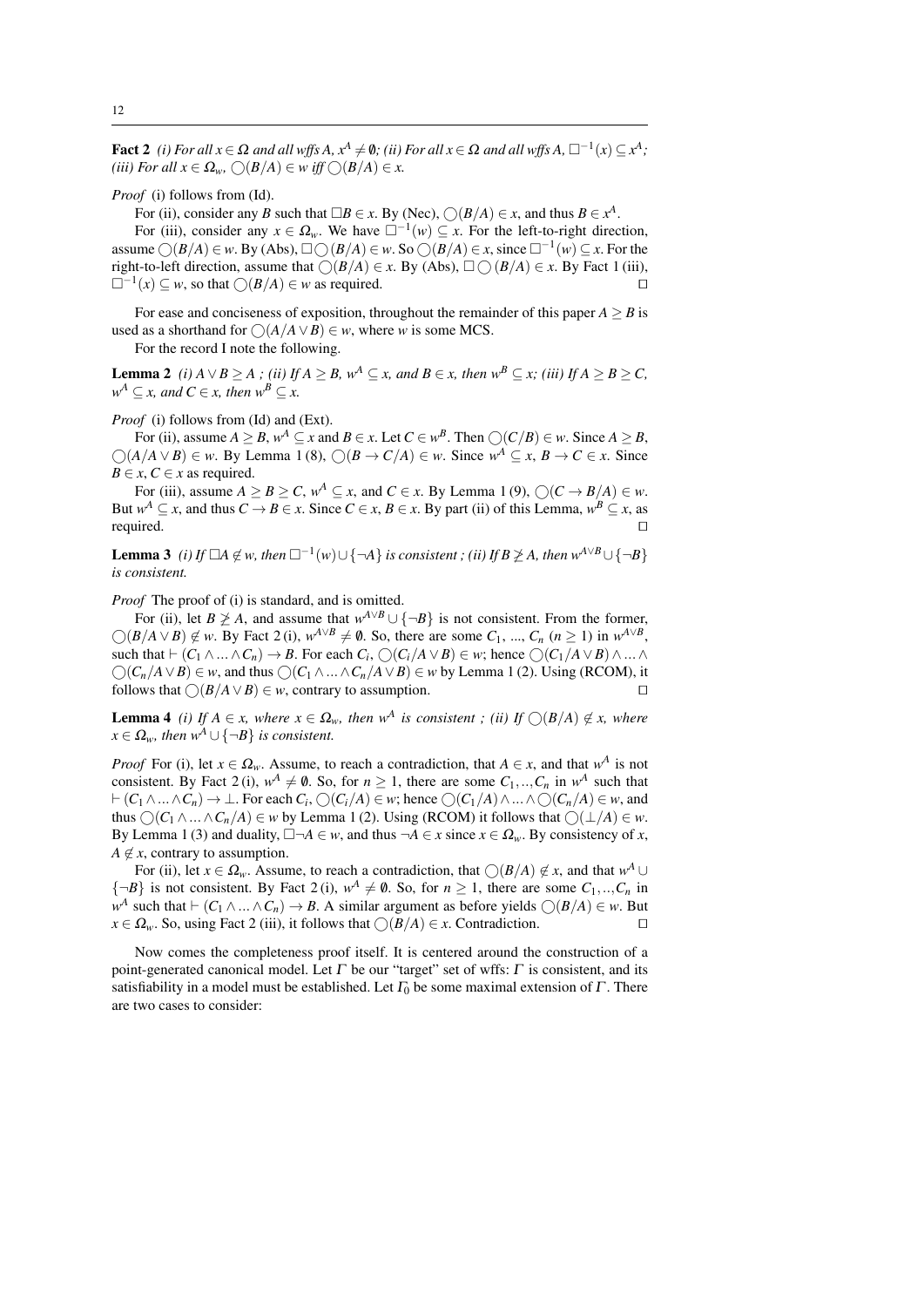$-I_0^A \subseteq I_0$  for some *A* – principal case;

 $-I_0^A \subseteq I_0$  for no *A* – limiting case.

I will work out these cases in turn, starting with the first one.

**Definition 1** (Canonical model, principal case) Let *w* be a MCS such that  $w^A \subseteq w$  for some *A*. The canonical model generated by  $(w, A)$  is the structure  $M^{(w, A)} = (W, \succ, V)$  defined by

(i)  $W = \{(x, B) : x \in \Omega \& w^B \subseteq x\}$ 

(ii)  $(x, B) \succ (y, C)$  iff: either  $C \not\geq B$  or  $B \in y$ 

(iii)  $V(p) = \{(x, B) \in W : p \in x\}$  for all  $p \in \mathbb{P}$ .

#### **Lemma 5** *(i)*  $(w, A) \in W$ ; *(ii)*  $W \neq \emptyset$ .

*Proof* (i) follows from Definition 1 (i) along with the assumption  $w^A \subseteq w$ .

(ii) follows from (i).  $\Box$ 

The following applies.

**Theorem 2** (**Truth-lemma, principal case**) Let  $M^{(w,A)} = (W, \succ, V)$  be as in Definition 1. *Then, for all*  $(x, E) \in W$  *and all*  $B$ ,  $(x, E) \models B$  *iff*  $B \in x$ .

*Proof* By induction on *B*. I do the two cases: (a)  $B = \Box C$  and (b)  $B = \bigcap (D/C)$ .

Case (a.i). From right-to-left. Suppose  $\Box C \in x$ . We have  $(x, E) \in W$ . So, by Definition 1 (i),  $w^E \subseteq x$ . So  $\Box^{-1}(w) \subseteq x$ , by Fact 2 (ii). Let  $(y, F) \in W$ . By Definition 1 (i),  $w^F \subseteq y$ , and thus again  $□^{-1}(w) ⊆ y$ , by Fact 2 (ii). So  $□^{-1}(x) ⊆ y$ , by Corollary 3. Hence *C* ∈ *y*. The inductive hypothesis, then, yields  $(y, F) \models C$ , which suffices for  $(x, E) \models \Box C$ .

Case (a.ii). From left-to-right. Assume  $\Box C \notin x$ . By Lemma 3(i),  $\Box^{-1}(x) \cup \{\neg C\}$  is consistent, and can be extended to a MCS, call it *y*. We have  $\neg C \in y$ . As in case (a.i),  $\square^{-1}(w) \subseteq x$ , by Fact 2 (ii). Also,  $\square^{-1}(x) \subseteq y$ . By Fact 1 (iv),  $\square^{-1}(w) \subseteq y$ , so that  $y \in \Omega_w$ . Using Lemma 4 (i), it follows that  $w^{-C}$  is consistent, and can be extended to some MCS, call it *z*. Since  $w^{-C} \subseteq z$ ,  $(z, \neg C) \in W$  by Definition 1(i). By (Id),  $\neg C \in z$ . By consistency of *z*, *C* ∉ *z*. The inductive hypothesis, then, yields  $(z, \neg C) \not\models C$ , which suffices for  $(x, E) \not\models \Box C$ .

Case (b.i). From right-to-left. Suppose  $\bigcirc(D/C) \in x$ . Let  $(y, F) \in \max_{\ge} (\Vert C \Vert)$ . We need to show that  $(y, F) \models D$ . Suppose, to reach a contradiction, that  $F \not\geq C$ . By Lemma 3 (ii),  $w^{C \vee F} \cup \{-F\}$  is consistent, and can be extended to a MCS, call it *z*. Since  $w^{C \vee F} \subseteq z$ ,  $(z, C \vee z)$ *F*) ∈ *W*. Furthermore, *C* ∨ *F* ∈ *z*, by (Id). But  $\neg$  *F* ∈ *z*. So *C* ∈ *z*, and thus  $(z, C \vee F) \models C$  by the inductive hypothesis. But  $(y, F) \in W$ , and thus  $w^F \subseteq y$ , by Definition 1 (i). So  $F \in y$  by (Id), and thus  $C \vee F \in y$ . So  $(z, C \vee F) \succ (y, F)$ , by Definition 1 (ii). On the other hand, by Lemma 2 (i),  $C \vee F \geq F$ , and  $\neg F \in \mathbb{Z}$  implies  $F \notin \mathbb{Z}$  by consistency of  $\mathbb{Z}$ . Therefore  $(\mathcal{Y}, F) \neq$  $(z, C \vee F)$ , by Definition 1 (ii). This contradicts the alleged maximality of  $(y, F)$  in  $||C||$ , and so we must conclude that  $F \geq C$ . But  $(y, F) \models C$ , and so the inductive hypothesis yields *C* ∈ *y*. By Lemma 2 (ii),  $w^C ⊆ y$ . Like in case (a.i),  $□^{-1}(w) ⊆ x$ . Hence  $x ∈ \Omega_w$ . So Fact 2 (iii) applies, yielding  $\bigcirc$   $(D/C) \in w$ , so that  $D \in w^C$ . Hence  $D \in y$ . From this,  $(y, F) \models D$  follows by the inductive hypothesis. Hence,  $(x, E) \models \bigcirc (D/C)$ .

Case (b.ii). From left-to-right. Suppose  $\bigcirc(D/C) \notin x$ . Like in case (a.i),  $\square^{-1}(w) \subseteq x$ , i.e.,  $x \in \Omega_w$ . So Lemma 4 (ii) can be used to conclude that  $w^C \cup \{\neg D\}$  is consistent, and can be extended to a MCS, call it *y*. Since  $w^C \subseteq y$ ,  $(y, C) \in W$ , by Definition 1 (i). By (Id),  $C \in y$ . By the inductive hypothesis,  $(y, C) \models C$ . Let  $(z, F) \in W$  be such that  $(z, F) \models C$ . By the inductive hypothesis,  $C \in \mathcal{Z}$ , and thus  $(y, C) \succeq (z, F)$  by Definition 1 (ii). So  $(y, C) \in \max_{\geq} (||C||)$ . But  $\neg D \in y$  implies  $D \notin y$ , by consistency of *y*. By the inductive hypothesis,  $(y, C) \not\models D$ , which suffices for  $(x, E) \not\models \bigcirc (D/C)$ . suffices for  $(x, E) \not\models \bigcirc (D/C)$ .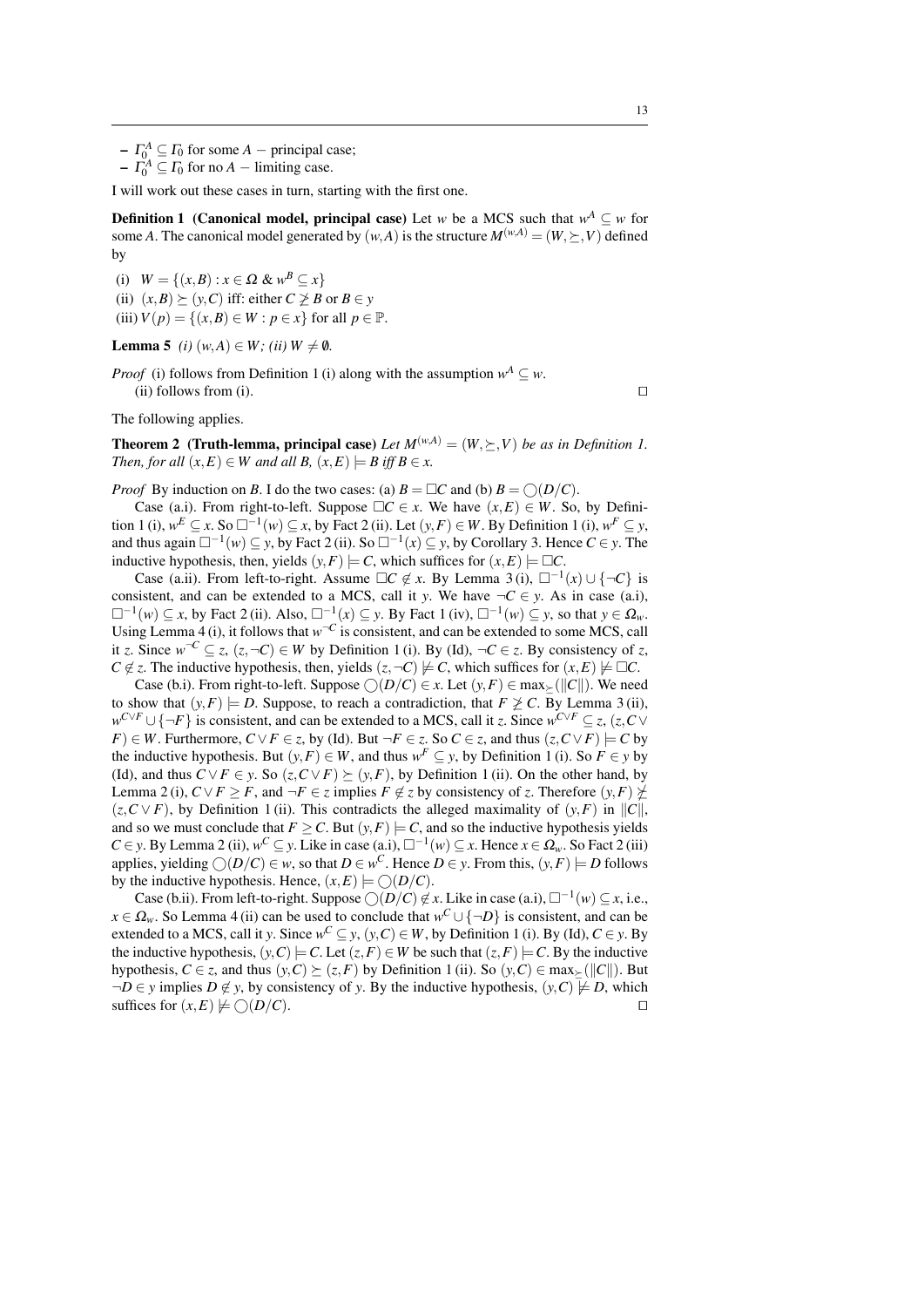**Proposition 9** Let  $M^{(w,A)} = (W, \succ, V)$  be as in Definition 1. Then,  $\succ$  is reflexive.

*Proof* Let  $(x, B) \in W$ . By Definition 1 (i),  $w^B \subseteq x$ . By (Id),  $B \in x$ , and thus  $(x, B) \succeq (x, B)$  by Definition 1 (ii) as required.  $\Box$ 

To show that max-smoothness holds, the following lemma will be useful.

**Lemma 6** *For all*  $(x, B) \in W$ *, if*  $A \in x$  *and*  $B > A$ *, then*  $(x, B) \in \max_{\geq} (\Vert A \Vert)$ *.* 

*Proof* Let  $(x, B) \in W$ . Assume  $A \in x$  and  $B > A$ . From the first,  $(x, B) \models A$ , given Theorem 2. Assume, to reach a contradiction, that  $(x, B) \notin \max_{\geq} (\Vert A \Vert)$ . There is, then, some  $(y, C) \in W$  such that  $(y, C) \models A$ ,  $(y, C) \succeq (x, B)$  and  $(x, B) \not\succeq (y, C)$ . By Theorem 2,  $A \in y$ . By Definition 1 (ii),  $(x, B) \neq (y, C)$  implies  $C \geq B$ . So  $C \geq B \geq A$ . Furthermore,  $w^C \subseteq y$ , by Definition 1 (i). Lemma 2 (iii), then, yields  $w^B \subseteq y$ . So  $B \in y$ , by (Id). But  $(x, B) \not\succeq (y, C)$  also implies *B* ∉ *y*, by Definition 1 (ii). Contradiction.  $□$ 

**Proposition 10** Let  $M^{(w,A)} = (W, \succ, V)$  be as in Definition 1. Then,  $\succ$  is max-smooth.

*Proof* Let  $(x, B) \in W$  be such that  $(x, B) \models A$ . By Definition 1 (i),  $w^B \subseteq x$ . On the other hand,  $A \in x$  by Theorem 2. The argument is broken down into two cases:

Case 1:  $B \ge A$ . In this case the claim follows in virtue of Lemma 6.

Case 2: *B*  $\ngeq$  *A*. By Lemma 3 (ii),  $w^{A \vee B} \cup \{\neg B\}$  is consistent, and can be extended to a MCS, call it *y*. By Definition 1 (i),  $(y, A \vee B) \in W$ . By (Id)  $A \vee B \in y$ , and thus  $A \in y$  since  $\neg B \in y$ . So, by Theorem 2,  $(y, A \vee B) \models A$ . By Definition 1 (ii),  $(y, A \vee B) \succeq (x, B)$ , because  $A \vee B \in x$ . By Lemma 2(i),  $A \lor B \geq B$ . Also  $B \notin y$ , by consistency of *y*. So  $(x, B) \not\leq (y, A \lor B)$  by Definition 1 (ii). Hence  $(y, A ∨ B) ≥ (x, B)$ . Let  $(z, C) |= A$ . By Theorem 2,  $A ∈ z$ , and thus *A*∨*B* ∈ *z*. So, by Definition 1 (ii),  $(y, A \vee B) \succeq (z, C)$ , and hence  $(y, A \vee B) \in \max_{\succ} (\Vert A \Vert)$ . □

Definition 2 is specifically tailored to the limiting case where  $\Gamma_0^A \subseteq \Gamma_0$  for no *A*.

**Definition 2** (Canonical model, limiting case) Let *w* be a MCS such that  $w^A \subseteq w$  for no *A*. Take an arbitrarily chosen wff *A*. The canonical model generated by  $(w, A)$  is the structure  $M^{(w,A)} = (W, \succeq, V)$  defined by

- (i)  $W = \widetilde{W} \cup \{(w, A)\}\)$ , where  $\widetilde{W} = \{(x, B) : x \in \Omega \& w^B \subseteq x\}$
- (ii)  $\succeq = \succeq \cup \{((w, A), (w, A))\} \cup \{(\alpha, (w, A)) : \alpha \in \widetilde{W}\}\$  where  $\succeq \subseteq \widetilde{W} \times \widetilde{W}$  is defined as in Definition 1, putting  $(x, B) \ge (y, C)$  iff either  $C \not\ge B$  or  $B \in y$
- (iii)  $V(p) = \{(x, B) \in W : p \in x\}$  for all  $p \in \mathbb{P}$ .

Theorem 3 (Truth-lemma, limiting case) *Let M*(*w*,*A*) *be as in Definition 2. Then, for all*  $(x, E) \in W$  and all B,  $(x, E) \models B$  iff  $B \in x$ .

*Proof* By induction on *B*. I focus on the two cases: (a)  $B = \Box C$  and (b)  $B = \bigcirc (D/C)$ .

Case (a.i). From right-to-left. Suppose  $\Box C \in x$ . To show:  $(y, F) \models C$  for all  $(y, F) \in W$ . The argument requires reasoning by cases:

- $-(x,E) = (w,A)$ . In that case *□C* ∈ *w*. By Fact 1 (ii), *C* ∈ *w*, and thus the inductive hypothesis yields  $(w, A) \models C$ . Consider any  $(y, F) \in \widetilde{W}$ . We have  $w^F \subseteq y$ . By Fact 2 (ii),  $\Box^{-1}(w) \subseteq y$ . So again  $C \in y$ , and thus the inductive hypothesis also yields  $(y, F) \models C$ .
- $-(x,E) \in \tilde{W}$ . The same argument as that for the principal case, Theorem 2 above, yields  $(y, F) \models C$  for any  $(y, F) \in \tilde{W}$ . It remains to show that  $(w, A) \models C$ . This follows at once from Fact 2 (ii), Fact 1 (iii) and the inductive hypothesis.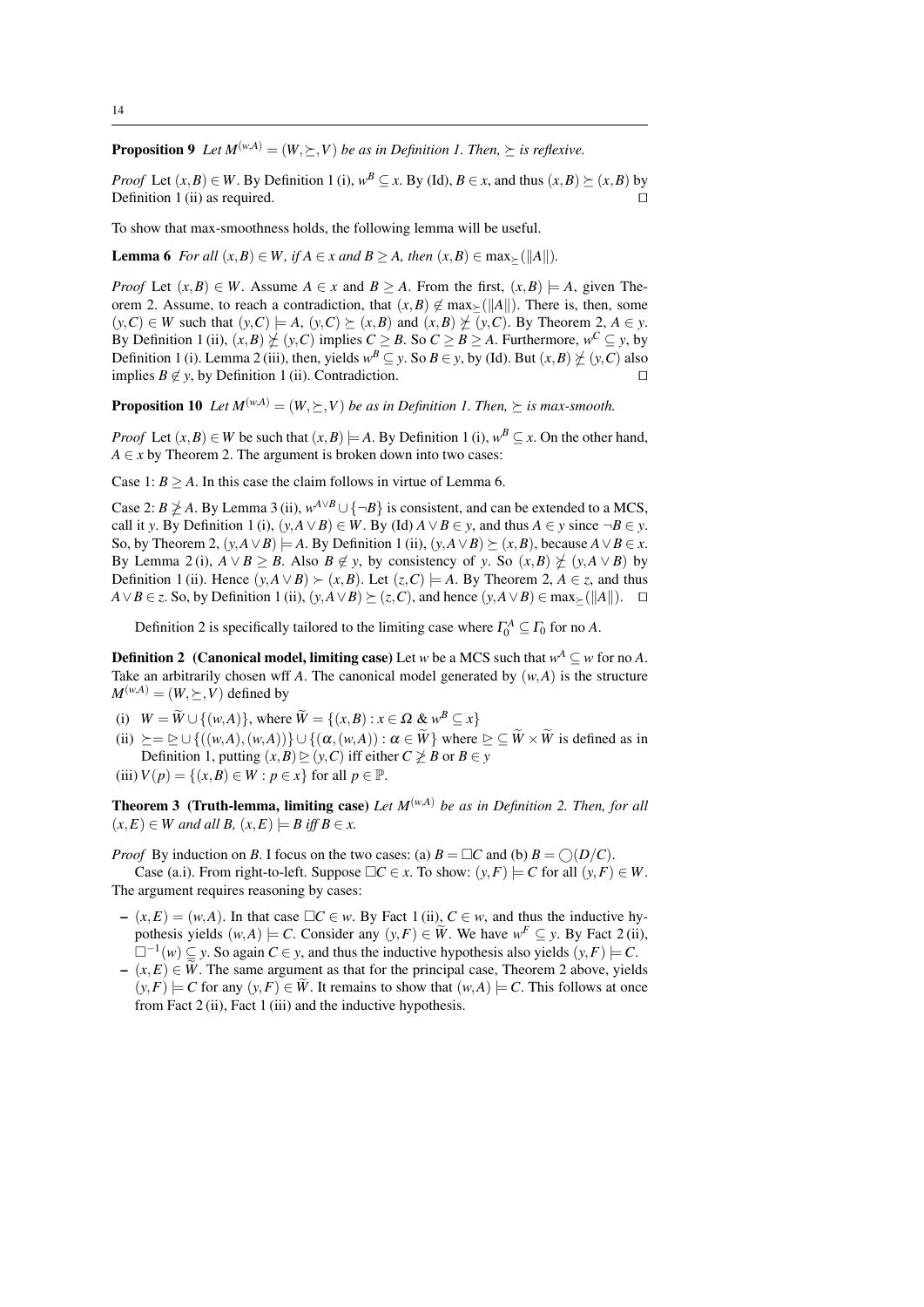Case (a.ii). From left-to-right. The proof is virtually the same as in the principal case, Theorem 2 above. If  $(x, E) \in \tilde{W}$ , then the argument may be rerun without any required changes. The case where  $(x, E)$  is  $(w, A)$  is handled similarly with a notable simplification: the inclusion  $\square^{-1}(w) \subseteq y$  follows by mere construction of *y*.

Case (b.i). From right-to-left. The argument given for Theorem 2 appeals to the inclusion  $w^F \subseteq y$ . Such an inclusion may be established as follows. Suppose for *reductio* that  $w^F \nsubseteq y$ . Since  $(y, F) \in W$ ,  $(y, F)$  is  $(w, A)$ , Definition 2(i). But  $(y, F) \models C$ , and thus the inductive hypothesis yields  $C \in y$ . By Fact 1 (ii),  $w \in \Omega_w$ , and so by Lemma 4 (i)  $w^C$  is consistent, and can be extended to some MCS, call it *z*. We have  $(z, C) \in W \subseteq W$ . Also,  $C \in z$ , by (Id). Hence, by the inductive hypothesis,  $(z, C) \models C$ . Since  $(y, F)$  is  $(w, A)$ , Definition 2 (ii) yields  $(z, C)$  ≻  $(y, F)$ . This contradicts the assumption  $(y, F)$  ∈ max<sub>≥</sub>(||*C*||). So  $w^F ⊆ y$ . Once this noticed, one gets the desired conclusion by the same reasoning as in the principal case, except for when  $(x, E)$  is  $(w, A)$ . In this case, the subordinate argument for  $D \in y$  calls for simplification: *D* ∈ *y* follows from  $w^C \subseteq y$  and the opening assumption at once.

Case (b.ii). From left-to-right. The argument used for Theorem 2 still goes through. To apply Lemma 4 (ii), needed is the inclusion  $\square^{-1}(w) \subseteq \mathcal{X}$ . The latter still holds good when  $(x, E)$  is  $(w, A)$ , given Fact 1 (ii). The world  $(y, C)$  is in  $\widetilde{W}$ , and so it is in *W*. The argument for  $(y, C) \models C$  remains unchanged. The argument for  $(y, C) \in \max_{\geq} (||C||)$  may be rephrased thus. Let  $(z, F) \in W$  be such that  $(z, F) \models C$ . If  $(z, F)$  is  $(w, A)$ , then  $(y, C) \succ (z, F)$  by Definition 2(ii). If  $(z, F)$  is not  $(w, A)$ , then  $(y, C) \triangleright (z, F)$  (since  $C \in z$ , by the inductive hypothesis) and so  $(y, C) \succeq (z, F)$ , by Definition 2 (ii). The argument for  $(y, C) \not\models D$  remains unchanged. unchanged.  $\square$ 

**Proposition 11** Let  $M^{(w,A)} = (W, \succeq, V)$  *be as in Definition 2. Then,*  $\succeq$  *is reflexive.* 

*Proof* This follows from Proposition 9 and Definitions 2 (i) and (ii).  $\square$ 

**Proposition 12** Let  $M^{(w,A)} = (W, \succ, V)$  be as in Definition 2. Then,  $\succ$  is max-smooth.

*Proof* Let  $(x, C) \in W$  be such that  $(x, C) \models B$ . The proof is broken down into two cases.

Case 1:  $(x, C)$  is  $(w, A)$ . By Theorem 3,  $B \in w$ . As with the argument regarding  $(w, A)$  under (b.i) above, Theorem 3, there is some  $(y, B) \in \widetilde{W}$  with  $B \in y$ . By Theorem 3 again,  $(y, B) \models B$ . Since  $(x, C)$  is  $(w, A)$  and  $(y, B) \in \widetilde{W}$ ,  $(y, B) \succ (x, C)$  by Definition 2 (ii). Let  $(z, D) \in W$  be such that  $(z, D) = B$ . Either (a)  $(z, D)$  is  $(w, A)$  or (b)  $(z, D) \in W$ . In case (a),  $(y, B) \succeq (z, D)$  by Definition 2 (ii). In case (b),  $B \in \mathbb{Z}$ , by Theorem 3. So  $(y, B) \ge (z, D)$  and hence  $(y, B) \ge (z, D)$ by Definition 2 (ii). In both cases,  $(y, B) \in \max_{\geq} (\Vert B \Vert)$ .

Case 2:  $(x, C) \in W$ . Let  $||B||^{\infty}$  stand for the restriction of  $||B||$  to  $W$ .  $(x, C) \in ||B||^{\infty}$ . By Proposition 10, either (a)  $(x, C) \in \max_{\geq} (\|B\|^\sim)$  or (b) there is  $(y, D) \in W$  such that  $(y, D) \in \mathbb{R}$ .  $(x, C)$  and  $(y, D) \in \max_{\geq} (\Vert B \Vert^{\sim}).$ 

In case (a),  $(x, C) \in ||B||$ . Let  $(z, E) \in W$  be such that  $(z, E) \in ||B||$  and  $(z, E) \succ (x, C)$ . When it is supposed that  $(z, E) \succeq (x, C)$  and  $(x, C) \in \tilde{W}$ , this entails that  $(z, E)$  is not  $(w, A)$ and that  $(z, E) \ge (x, C)$ , by Definition 2 (ii). So  $(z, E) \in ||B||^{\infty}$ . But  $(x, C) \in \max_{\ge} (||B||^{\infty})$ , and thus  $(x, C) \ge (z, E)$ , whence  $(x, C) \ge (z, E)$ , by Definition 2 (ii). Thus,  $(x, C) \in \max_{\ge} (\|B\|)$ . In case (b), a similar argument yields that  $(y, D) \succ (x, C)$  and  $(y, D) \in \max_{\succ} (\Vert B \Vert)$ .  $\Box$ 

Now, the chief result of this paper will come quickly.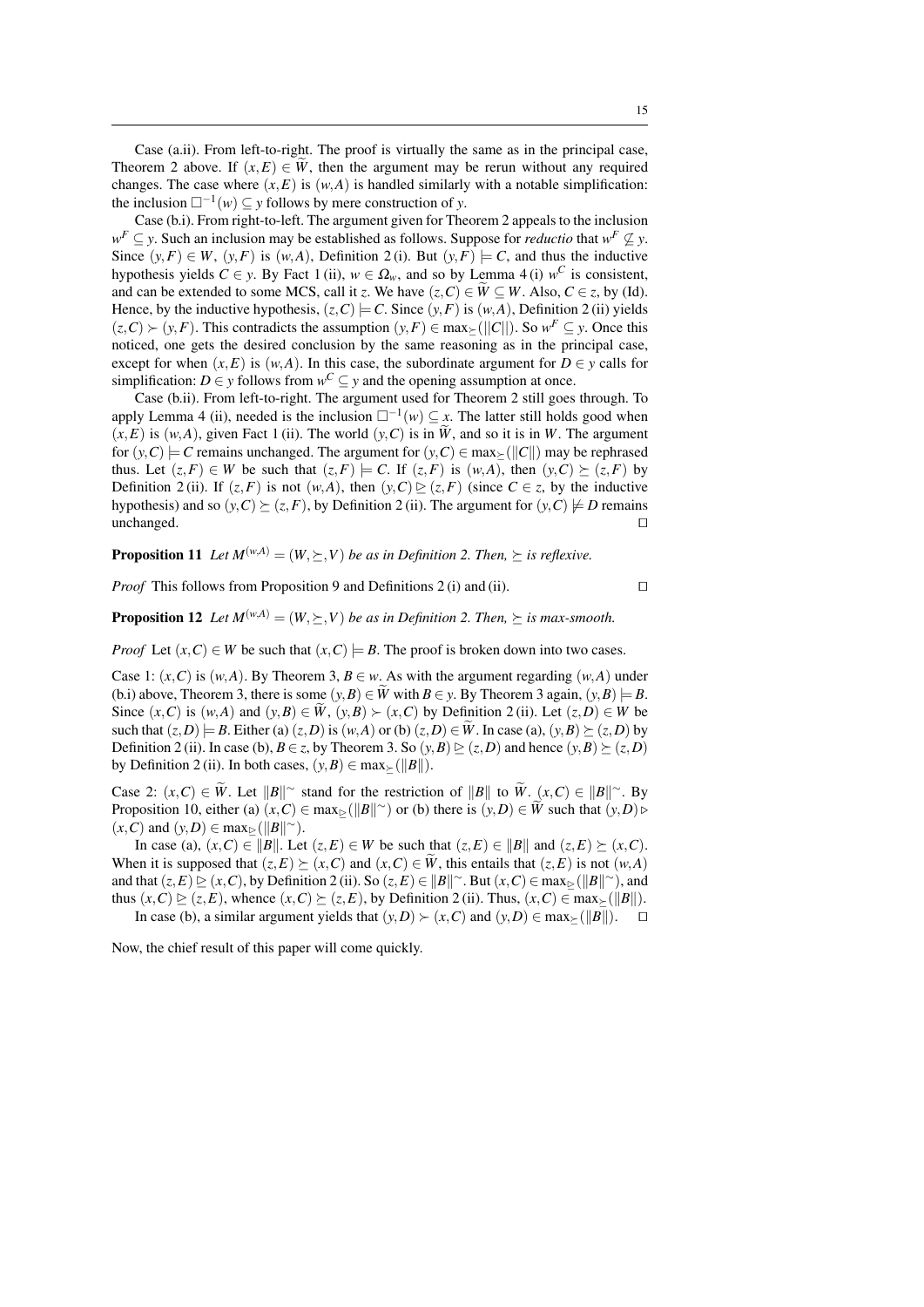**Theorem 4** Let  $\Gamma$  be a set of wffs that is consistent in  $\mathbf{F} + (CM)$ . Then, under the max rule, Γ *is satisfiable in a model in which is reflexive and max-smooth.*

*Proof* Let Γ be a consistent set of wffs. By Lindenbaum's lemma, Γ can be extended to some MCS, call it  $\Gamma_0$ . There are two cases to consider:

Case 1:  $\Gamma_0^A \subseteq \Gamma_0$  for some *A*. In this case, the canonical model generated by  $(\Gamma_0, A)$ , i.e., the structure  $M^{(\Gamma_0, A)} = (W, \succeq, V)$ , is as described in Definition 1. By Propositions 9 and 10,  $\succeq$  meets the required conditions. By Lemma 5 (i),  $(\Gamma_0, A) \in W$ . Using Theorem 2 above, it follows that, for each wff *B*,

$$
(\varGamma_0,A)\models B\ {\rm iff}\ B\in\varGamma_0
$$

Since  $\Gamma \subseteq \Gamma_0$ , we have

$$
(\Gamma_0, A) \models C \text{ for all } C \in \Gamma
$$

as required.

Case 2:  $\Gamma_0^A \subseteq \Gamma_0$  for no *A*. Let *A* be a fixed wff (its choice is arbitrary). The canonical model generated by  $(\Gamma_0, A)$  is as described in Definition 2. By Propositions 11 and 12, on that model  $\succeq$  meets the required conditions. And, by construction,  $(I_0, A) \in W$ . Using Theorem 3, it follows that  $(I_0, A) \models C$  for all  $C \in \Gamma$ , as required. follows that  $(\Gamma_0, A) \models C$  for all  $C \in \Gamma$ , as required.

Theorem 5 (Completeness of F+(CM), max rule, partial order case) *Under the max rule,*  $\mathbf{F} + (CM)$  *is complete with respect to the class of models in which*  $\succeq$  *is reflexive and max-smooth.*

*Proof* This follows from Theorem 4 in the usual way. Suppose that, under the max rule,  $\Gamma \models A$ . Then, under the max rule,  $\Gamma \cup \{\neg A\}$  is not satisfiable in any model in which  $\succeq$  is reflexive and max-smooth. Hence Theorem 4 gives  $\Gamma \cup \{\neg A\} \vdash \bot$ . By simple propositional manipulations, we get  $\Gamma \vdash A$ , as required. manipulations, we get  $\Gamma \vdash A$ , as required.

#### 4 Auxiliary Results

From the result obtained in the previous section, and the constructions used in the proofs of the theorems, we may obtain a number of spin-off results. These are:

Theorem 6 (Soundness of F+(CM), max rule, total order case) *Under the max rule,*  **is sound with respect to the class of models in which**  $\succeq$  **is reflexive, max-smooth,** *and total.*

*Proof* The proof is virtually trivial, as none of the axioms depends on totalness.  $\square$ 

Theorem 7 (Completeness of F+(CM), max rule, total order case) *Under the max rule,*  $\mathbf{F} + (CM)$  *is complete with respect to the class of models in which*  $\succeq$  *is reflexive, max-smooth, and total.*

*Proof* All that is required to show is that, in the canonical model of Theorem 4,  $\succeq$  satisfies the property of totalness. Let  $(x, B)$  and  $(y, C)$  be in *W*. Assume, to reach a contradiction, that  $(x, B) \not\succeq (y, C)$  and  $(y, C) \not\succeq (x, B)$ .

Case 1:  $\Gamma_0^A \subseteq \Gamma_0$  for some *A*. In that case, the canonical model generated by  $(\Gamma_0, A)$  is as in Definition 1. By Definition 1 (ii),  $C \geq B$ ,  $B \geq C$ ,  $B \notin y$ , and  $C \notin x$ . From the first two,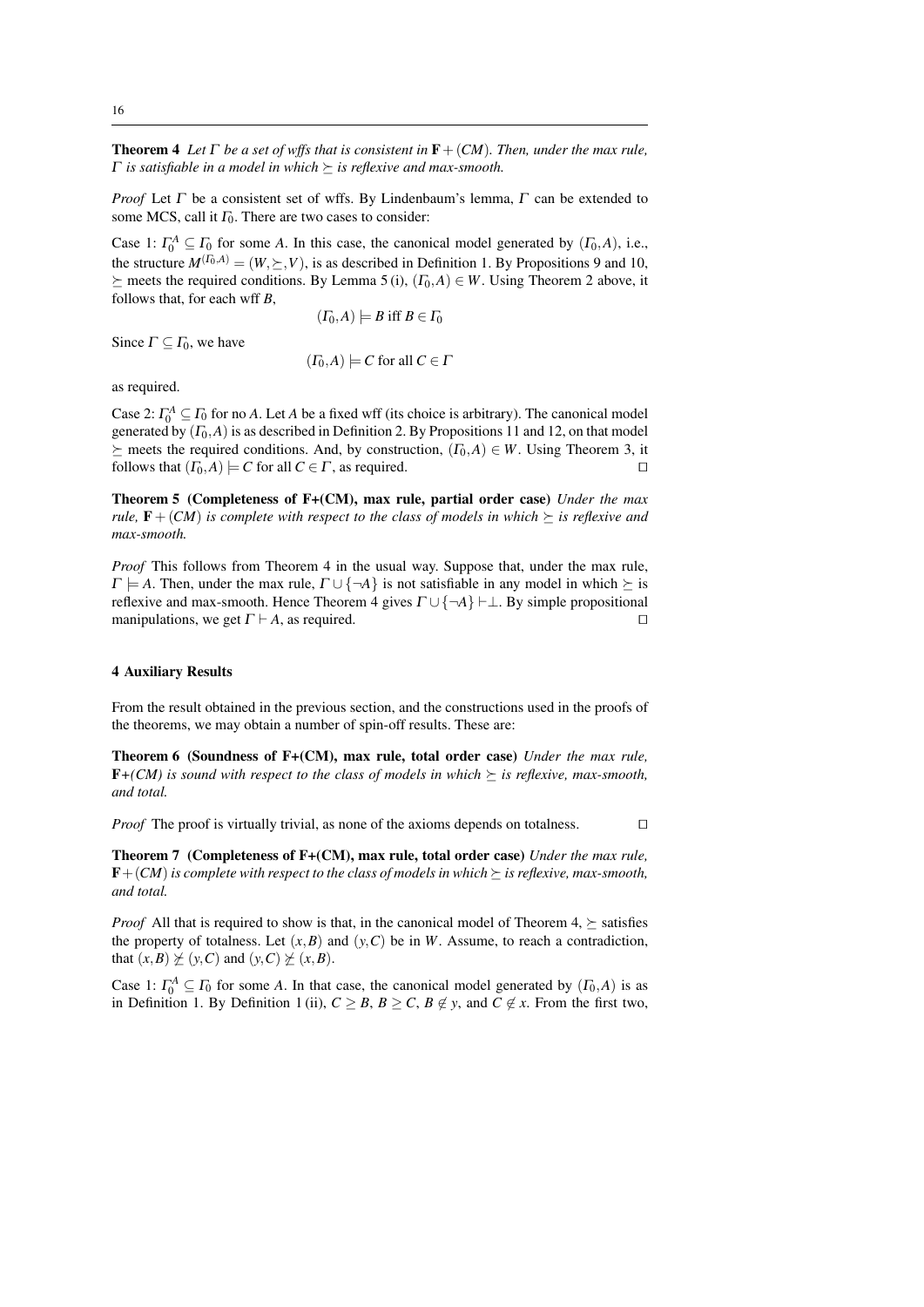$\bigcirc$  (*C*/*B*∨*C*) ∈ *w* and  $\bigcirc$  (*B*/*B*∨*C*) ∈ *w*. By Lemma 1 (9),  $\bigcirc$  (*C* → *B*/*C*) ∈ *w*. By (Id) and (COK),  $\bigcirc (B/C) \in w$ . But  $w^C \subseteq y$ , and thus  $B \in y$ . Contradiction.

Case 2:  $\Gamma_0^A \subseteq \Gamma_0$  for no *A*. In that case, the canonical model generated by  $(\Gamma_0, A)$  is as in Definition 2. When it is supposed, for *reductio*, that  $(x, B) \not\geq (y, C)$  and  $(y, C) \not\geq (x, B)$ , that entails that neither is  $(w, A)$ , by the definition of  $\succeq$ . So  $(x, B)$  and  $(y, C)$  are both in  $\hat{W}$ , and the claim follows for the same reason as in case 1.

An analogue of Theorem 4 immediately follows: if a set  $\Gamma$  of wffs is consistent in **, then it is satisfiable in a model applying the max rule, in which**  $\succeq$  **is reflexive, max-smooth, and total. The argument then recapitulates the proof of Theorem 5.** max-smooth, and total. The argument then recapitulates the proof of Theorem 5.

The methods of this paper may be applied to obtain a determination result for G under the max rule. Before showing this, it may be helpful to have the following lemma:

**Lemma 7** *The following holds in*  $\mathbf{F} + (CM)$ *, and thus in* **G***:* 

$$
\vdash \bigcirc (\neg B/A \lor B) \to \bigcirc (A/A \lor B) \tag{10}
$$

$$
\vdash \bigcirc (A/A \lor B) \land \bigcirc (C/A \lor B) \to \bigcirc (C/A) \tag{11}
$$

$$
If A \geq B, then w^A = w^{A \vee B} \tag{12}
$$

*Proof* (10) follows from (Id), (RCOM) and Lemma 1 (2).

- (11) follows from (CM) and (Ext).
- (12) follows from Lemma 1 (7), (Id) and (RCOM).  $\square$

Theorem 8 (Soundness of G, max rule) *Under the max rule,* G *is sound with respect to the class of models in which*  $\succeq$  *is reflexive, transitive, total, and max-smooth (or max-limited).* 

*Proof* Given totalness and transitivity, max-smoothness and max-limitedness are equivalent, by Proposition 3 (a). Now, it suffices to show that, under the max rule,  $(Sp)$  is valid as long as  $\succeq$  is required be transitive and total. Consider a model in which  $\succeq$  is both transitive and total. Assume that (i)  $\max_{\mathbf{A}} \left( \|\mathbf{A}\| \right) \subseteq \|\mathbf{B} \to \mathbf{C}\|$ , (ii)  $\max_{\mathbf{A}} \left( \|\mathbf{A}\| \right) \cap \|\mathbf{B}\| \neq \emptyset$ , and (iii)  $\max_{\mathcal{F}} (||A \wedge B||) \nsubseteq ||C||$ . From (iii), there is some *x* such that  $x \in \max_{\mathcal{F}} (||A \wedge B||)$  and  $x \not\models C$ . From (i),  $x \notin \max_{\geq} (\Vert A \Vert)$ , because  $x \not\models B \rightarrow C$ . But  $x \models A$ . So there is some  $y \models A$  with *y*  $\times$  *x*. From (ii), there is also some *z* such that  $z \in max_{\ge} (||A||)$  and  $z = B$ . Totalness of  $\succeq$ guarantees that  $z \succeq y$ . And  $y \succ x$  implies  $y \succeq x$  and  $x \not\succeq y$ . From  $y \succeq x$  and  $z \succeq y$ , one gets  $z \ge x$  by transitivity. From  $x \not\ge y$  and  $z \ge y$ , one also gets  $x \not\ge z$ , by transitivity again. But  $z \models A \land B$ , and so  $x \notin \max_{\geq} (\Vert A \land B \Vert)$ , contrary to assumption. This shows that (Sp) cannot be falsified in any model in which  $\succ$  is both transitive and total be falsified in any model in which  $\succeq$  is both transitive and total.

As regards completeness, the canonical model previously introduced would not do the required job, because there is no guarantee that, on that model,  $\succ$  is transitive when (Sp) is added as an axiom schema. However, the proposed construction can be adapted to suit our needs.

Theorem 9 (Completeness of G, max rule) *Under the max rule,* G *is complete with respect to the class of models in which*  $\succeq$  *is reflexive, transitive, total, and max-smooth (or maxlimited).*

*Proof* Define the canonical model generated by  $(w, A)$  as the structure  $M^{(w, A)} = (W, \geq, V)$ , where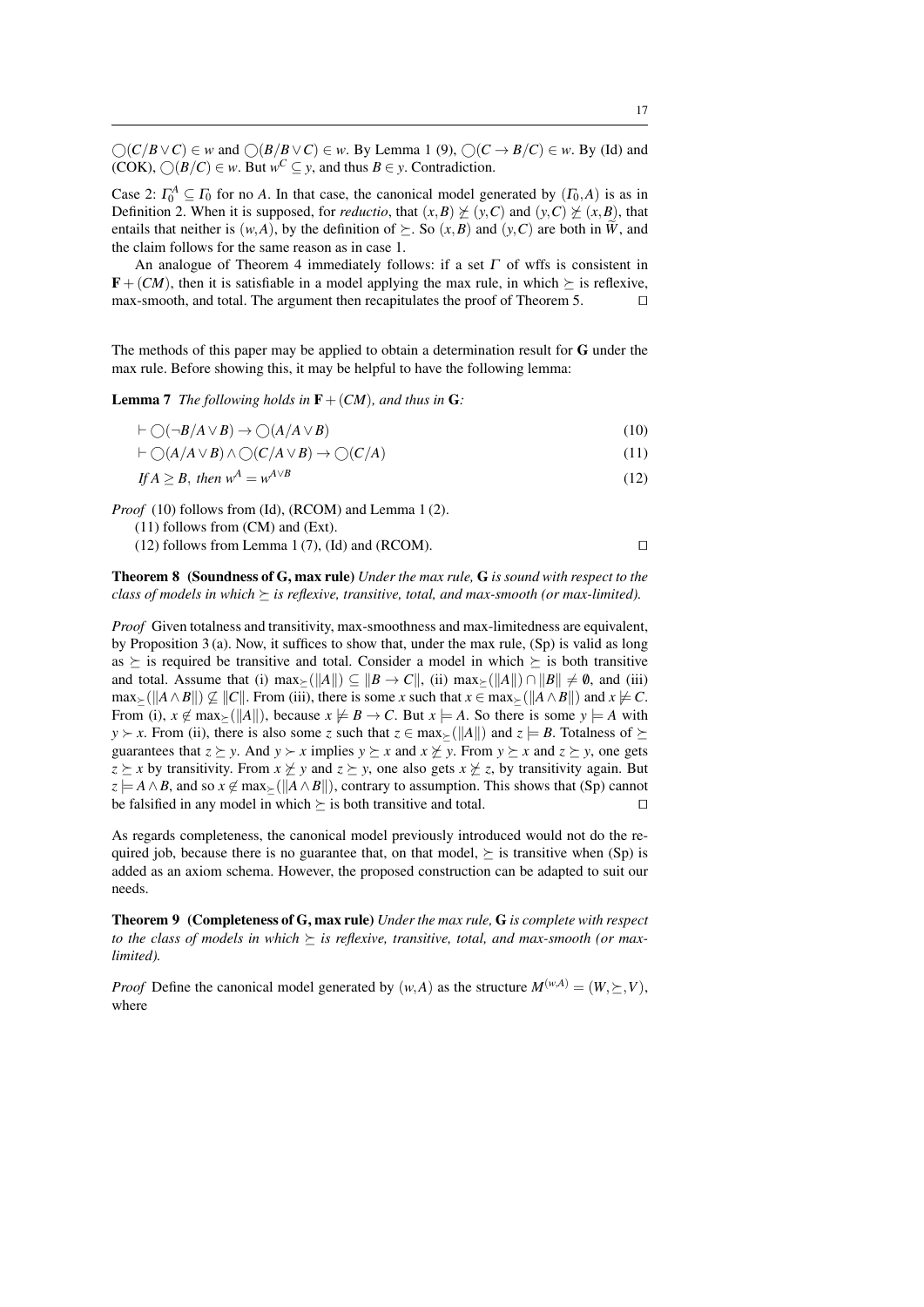– *W* = {(*x*,*B*) : *x* ∈ Ω*<sup>w</sup>* &*B* ∈ L }

- $(x,B) \succeq (y,C)$  iff
- either  $w^C \nsubseteq y$  or  $(w^B \subseteq x$  and  $(w^C \subseteq x$  or  $C \not\geq B$  or  $B \in y)$ ) – *<sup>V</sup>*(*p*) = {(*x*,*B*) <sup>∈</sup> *<sup>W</sup>* : *<sup>p</sup>* <sup>∈</sup> *<sup>x</sup>*} for all *<sup>p</sup>* <sup>∈</sup> <sup>P</sup>.

Facts 1 and 2, and Lemmas 2 through 4 are still applicable even though the canonical model being developed is slightly different from that for  $F + (CM)$ .

The reader can easily verify that the truth-lemma holds, and that  $\succeq$  is total, thereby reflexive. The proof of transitivity of  $\succeq$  is given in full. It highlights the importance of (Sp).

Let  $(x, B)$ ,  $(y, C)$  and  $(z, D)$  be in *W*. Suppose  $(x, B) \not\geq (y, C)$ . Then,  $w^C \subseteq y$ , and either (a)  $w^B \not\subseteq x$  or (b)  $w^C \not\subseteq x$ ,  $C \geq B$  and  $B \not\in y$ . Suppose (a) holds. In that case, either  $(z, D) \not\succeq z$  $(y, C)$  or  $(x, B) \not\succeq (z, D)$ . This is because either  $w^D \not\subseteq z$  or  $w^D \subseteq z$ . The case where (b) holds needs a little more care. By Lemma 7 (12),  $w^C = w^{B \vee C}$ , and thus  $w^{B \vee C} \nsubseteq x$ . It, then, follows that  $\bigcirc$ ( $\neg B/B \vee C$ )  $\in w$ . Otherwise, given (DfP), (Ext), (RCOM) and (Sp), we would get *w*<sup>*B*∨*C*</sup> ⊆ *w*<sup>*B*</sup>, from which  $w^{B\vee C}$  ⊆ *x* would follow. If  $w^D \nsubseteq z$ , then  $(z, D) \ncong (y, C)$ . So suppose  $w^D \subseteq z$ .

Case 1:  $\bigcap (\neg (B \lor D)/B \lor C \lor D) \in w$ . By (RCOM),  $\bigcap (\neg B/B \lor C \lor D) \in w$  and  $\bigcap (\neg D/B \lor C \lor D)$  $C \vee D$   $\in$  *w*. From the first,  $\bigcap (C \vee D/B \vee C \vee D) \in w$  by Lemma 7 (10). From the last two,  $\bigcap_{i=1}^{n}$  ( $\bigcap_{i=1}^{n}$  *C*  $\vee$  *D*)  $\in$  *w* by Lemma 7 (11) and (Ext). Re-using (10) in this Lemma, we get  $(∩(C/C ∨ D) ∈ w$ , viz. *C* ≥ *D*. Re-using (11) in this Lemma, we get  $(∩-D/C) ∈ w$ . Thus,  $\neg D \in y$ , and so  $D \notin y$  by consistency of *y*. By contrast,  $D \in z$  by (Id), and so  $\neg D \notin z$  by consistency of *z*. Hence,  $w^C \not\subseteq z$ . Therefore,  $(z, D) \not\succeq (y, C)$ .

Case 2:  $\bigcirc$   $(\neg (B \lor D) / B \lor C \lor D) \notin w$ . By maximality of *w* and (DfP),  $P(B \lor D / B \lor C \lor D) \in$ *w*. By Lemma 1(4),  $\bigcirc$   $((B \lor C) \to \neg B/B \lor C \lor D) \in w$ . Using (RCOM), it follows that  $\bigcirc$ ( $(B \vee D) \rightarrow ((B \vee C) \rightarrow \neg B)/B \vee C \vee D) \in w$ . Using (Sp) and (Ext), we then get  $\bigcirc$ ( $(B \vee C)$ )  $C$  →  $\neg B/B \lor D$  ∈ *w*. (RCOM) yields  $\bigcirc$  ( $\neg B/B \lor D$ ) ∈ *w*. By Lemma 7 (10),  $\bigcirc$  ( $D/B \lor D$ ) ∈ *w*, viz *D*  $\geq$  *B*. A similar argument as before yields  $w^D \nsubseteq x$  and  $B \notin z$ , which suffices for  $(x, B) \not\succeq (z, D).$ 

It is readily checked that  $\succ$  is max-limited, and hence max-smooth.  $\square$ 

The results for optimality are now presented all together. The partial and total order cases are run in parallel.

Theorem 10 (Soundness of F+(CM), opt rule) *Under the opt rule,* F*+(CM) is sound with respect to (i) the class of models in which*  $\succeq$  *is reflexive and opt-smooth, and (ii) the class of models in which*  $\succeq$  *is reflexive, opt-smooth and total.* 

*Proof* For (i), suffice it to say that opt-smoothness has the effect of validating both (CM) and  $(D^*)$ , given Proposition 3 (b.i). For (ii), it is enough to observe that, under the opt rule, none of the postulates of  $F+(CM)$  depends on the assumption of totalness.

Theorem 11 (Completeness of F+(CM), opt rule) *Under the opt rule,* F*+(CM) is complete with respect to (i) the class of models in which*  $\geq$  *is reflexive and opt-smooth, and (ii) the class of models in which*  $\succeq$  *is reflexive, opt-smooth and total.* 

*Proof* For (ii), it suffices to observe that, in the canonical model for  $F+(CM)$ ,  $\succeq$  is total. Thus, by Proposition 1, on that model, the truth-lemma, Theorems 2 and 3, also holds when deontic formulas are evaluated using the opt rule. Furthermore, by Proposition 2 (b.ii), on that model  $\succeq$  is opt-smooth. Hence an analogue of Theorem 4 applies again. That is, if  $\Gamma$  is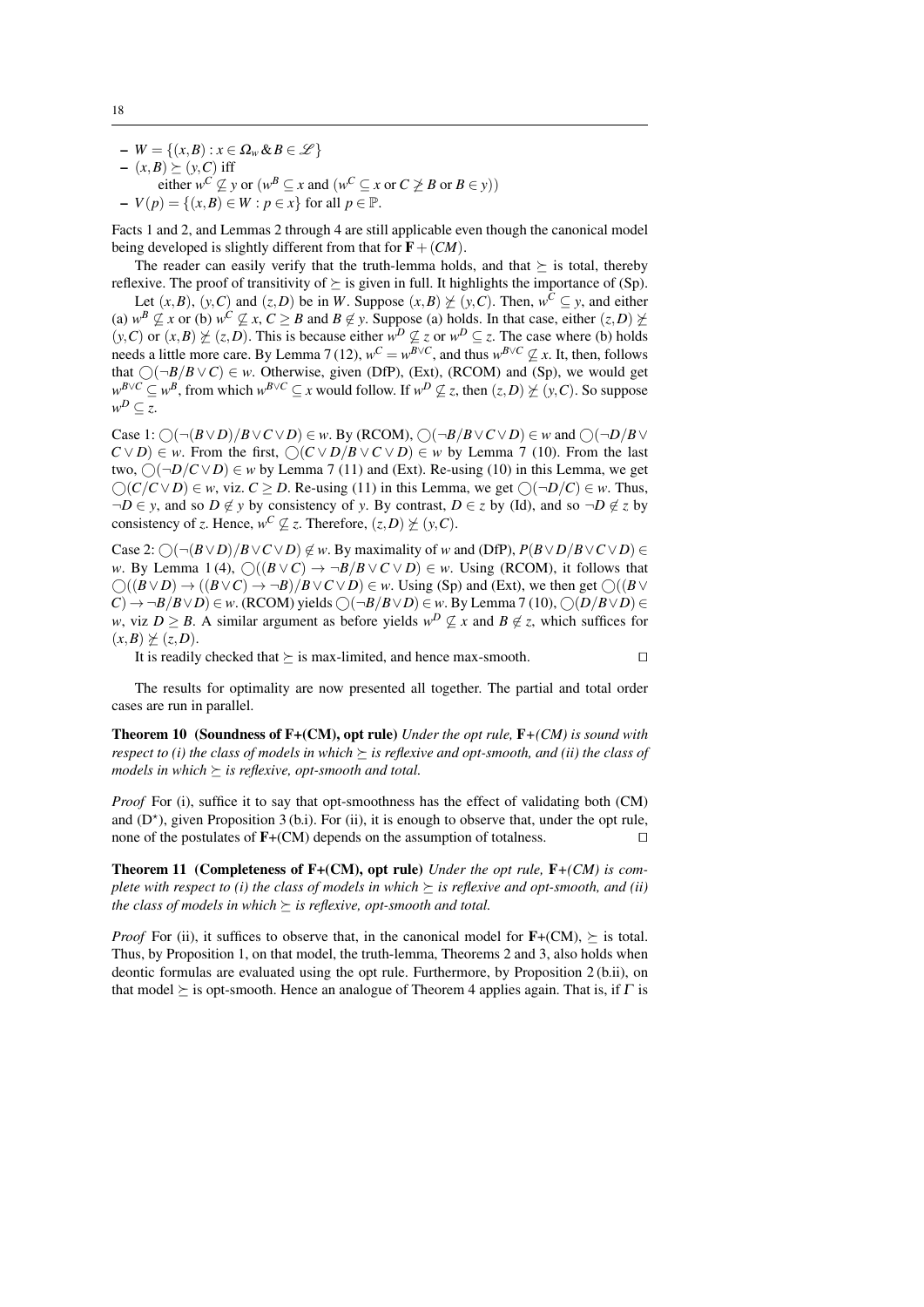consistent in  $F+(CM)$ , then it is satisfiable in a model applying the opt rule, in which  $\succeq$  is reflexive, opt-smooth and total.

(i) follows from the above and the fact that deleting a condition on  $\succeq$  does not affect the satisfiability of a set of wffs. That is, if  $\Gamma$  is satisfiable in a model applying the opt rule, in which  $\succeq$  is reflexive, opt-smooth and total, then *a fortiori*  $\Gamma$  is satisfiable in a model applying the opt rule, in which  $\succeq$  is reflexive and opt-smooth. applying the opt rule, in which  $\succeq$  is reflexive and opt-smooth.

Theorem 12 (Soundness of G, opt rule) *Under the opt rule,* G *is sound with respect to (i) the class of models in which*  $\succeq$  *is reflexive, transitive and opt-limited (or opt-smooth), and (ii) the class of models in which*  $\succeq$  *is reflexive, transitive, opt-limited (or opt-smooth) and total.*

*Proof* For (i), observe first that, given transitivity, opt-limitedness and opt-smoothness are equivalent, Proposition 3 (b). Next, it suffices to verify that, under the opt rule, the validity of (Sp) depends on transitivity only. Consider a model where  $\succeq$  is transitive, and such that (i)  $opt_{\succ}(\Vert A\Vert) \subseteq \Vert B \to C\Vert$ , (ii)  $opt_{\succ}(\Vert A\Vert) \cap \Vert B\Vert \neq \emptyset$  and (iii) opt<sub> $\succ$ </sub>( $\Vert A \land B\Vert$ ) ⊄  $\Vert C\Vert$ . From (iii), there is some *x* such that  $x \in opt_{\succ}(\|A \wedge B\|)$  and  $x \not\models C$ . From (i),  $x \not\in opt_{\succ}(\|A\|)$ , because  $x \not\models B \rightarrow C$ . But  $x \models A$ . So there is some  $y \models A$  with  $x \not\geq y$ . From (ii), there is also some *z* such that  $z \in opt_{\succ}(\|A\|)$  and  $z \models B$ . We have  $z \models A \land B$ , and so  $x \succeq z$ . Also,  $z \succeq y$ . By transitivity, we get  $x \succeq y$  - a contradiction.

(ii) holds for the same reason as before.  $\Box$ 

Theorem 13 (Completeness of G, opt rule) *Under the opt rule,* G *is complete with respect to (i) the class of models in which*  $\succeq$  *is reflexive, transitive and opt-limited (or opt-smooth), and (ii) the class of models in which*  $\succeq$  *is reflexive, transitive, opt-limited (or opt-smooth) and total.*

*Proof* (ii) follows from Theorem 9 along with Propositions 1, 2 (b.ii) and 3 (b.i). Consider the canonical model for G in the proof of Theorem 9. On that model,  $\succ$  is total. So, by Proposition 1, the truth-lemma holds good when deontic formulas are interpreted using the opt rule. On that model,  $\succeq$  is max-smooth. So, by Proposition 2 (b.ii),  $\succeq$  is also opt-smooth, and so it is opt-limited, Proposition 3 (b.i).

(i) follows from (ii).  $\Box$ 

An alternative proof of Theorem 13, based on a simpler canonical model construction, may be found in Parent [25]. There is a flaw in the argument establishing that in the canonical model (as defined there)  $\succeq$  is total. It can be repaired, by using Proposition 13 below. It is the key to understanding totalness under the opt rule.

**Lemma 8** Let  $M = (W, \succeq, V)$  *be a model where*  $\succeq$  *is reflexive, transitive and opt-limited. For all x*, *y*  $\in$  *W*, *if*  $x \in \text{opt}_{\succ}(\|A\|)$  *and*  $y \in \text{opt}_{\succ}(\|B\|)$ *, then either*  $x \in \text{opt}_{\succ}(\|A \vee B\|)$  *or y* ∈ opt<sub>≻</sub>( $||A ∨ B||$ ).

*Proof* Let  $x \in opt_{\succ}(\Vert A \Vert)$  and  $y \in opt_{\succ}(\Vert B \Vert)$ . Suppose, to reach a contradiction, that  $x \notin$ opt<sub> $\succeq$ </sub>( $\|A \vee B\|$ ) and  $y \not\in \text{opt}_{\succeq}$ ( $\|A \vee B\|$ ). Since  $x \models A \vee B$  and  $y \models A \vee B$ ,  $x \not\succeq x'$  and  $y \not\succeq y'$ for some *x'* and *y'* such that  $x' \models A \lor B$  and  $y' \models A \lor B$ . By opt-limitedness, there is some *z* such that  $z \in opt_{\geq} (\Vert A \vee B \Vert)$ . So  $z \geq x'$  and  $z \geq y'$ . Suppose  $z \models A$ . In that case,  $x \geq z$ . By transitivity, one gets the contradiction that  $x \succeq x'$ . The argument for the case where  $z \models B$  is similar.  $\square$ 

**Lemma 9** Let  $M = (W, \succeq, V)$  be a model where  $\succeq$  is reflexive, transitive and opt-limited. *For all x*, *y*  $\in$  *W, if*  $x \in \text{opt}_{\succ}(\Vert A \Vert)$  *and*  $y \in \text{opt}_{\succ}(\Vert B \Vert)$ *, then either*  $x \succeq y$  *or*  $y \succeq x$ *.*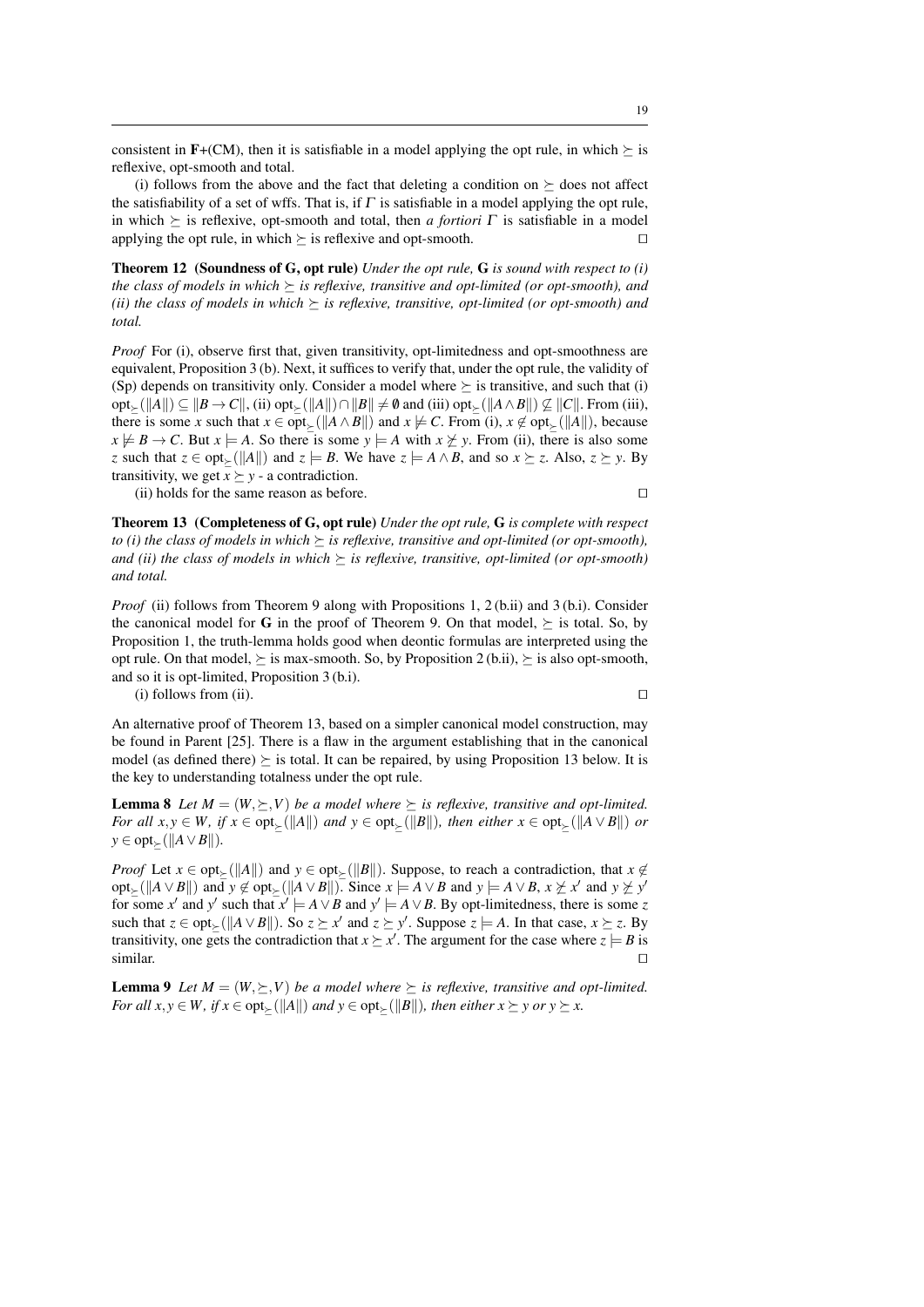*Proof* Immediate from Lemma 8. □

From this, we get

**Proposition 13** *For every model*  $M = (W, \succeq, V)$  *with*  $\succeq$  *reflexive, transitive and opt-limited, there is a model*  $M^+ = (W, \succ^+, V)$  *(with* W and V the same as in M) such that:

*1. Under the opt rule,*  $M^+$  *is equivalent to M, i.e., for all A and all*  $x \in W$ ,

 $M, x \models A$  iff  $M^+, x \models A$ ;

2.  $\succ^+$  *is reflexive, transitive, opt-limited and total.* 

*Proof* Starting with  $M = (W, \succ, V)$ , define the relation  $\succ^+$  thus:

a) Let  $\Pi = \{x \in W : (\exists A)(x \in \text{opt}_{\succeq}(\|A\|^M)))\}$ 

b) For all  $x, y \in W$ :

- i) If  $x, y \in \Pi$ , then:  $x \succeq^+ y$  iff  $x \succeq y$ ;
- ii) If  $x \in \Pi$  and  $y \notin \Pi$ , then  $x \succ^+ y$ ;
- iii) If  $x \notin \Pi$  and  $y \notin \Pi$ , then  $x \succeq^+ y$  and  $y \succeq^+ x$ .

Given Lemma 9, it is straightforward to show that  $\succeq^+$  meets the required constraints, and that a world in both models satisfies exactly the same sentences. Details are omitted. that a world in both models satisfies exactly the same sentences. Details are omitted.

By Proposition 3 (b), Proposition 13 still holds if opt-limitedness is replaced with optsmoothness.

I end with a few words on how the present framework, which is in keeping with Aqvist's ˚ investigations, compares to Hansson's one.

The language goes beyond Hansson's one with respect to including alethic modalities, mixed formulas and iterated deontic modalities. The use of mixed formulas and alethic modalities seems desirable. In particular, once the language has been supplemented with  $\Box$ , a seemingly plausible form of detachment is validated by the semantics. The law is known as "strong factual detachment": from  $\Box A$  and  $\bigcirc(B/A)$ , infer  $\bigcirc B$ . Here the " $\Box$ " modality is usually interpreted as a settledness operator.<sup>7</sup> Van Eck asked, "How can we take seriously a conditional obligation if it cannot, by way of detachment, lead to an unconditional obligation?" [34, p. 263] The issue of iterated deontic modalities is more complex, and I shall not take a stance on it. I shall just point out that, with S5 for the alethic modalities and the "bridge" principles (Abs) and (Nec), then (4)  $\bigcirc A \rightarrow \bigcirc \bigcirc A$  and (5)  $PA \rightarrow \bigcirc PA$ are derivable. So, the (monadic) deontic logic will not be the usual  $SDL = KD$ , but rather KD45.<sup>8</sup>

More significant, perhaps, than what is included in the language itself, is the fact that the models used to interpret the language as given here are quite different from the models Hansson describes. We see this in the contrast between the Kripke-style possible worlds semantics applied here and Hansson's own semantics based on alternative valuations for atomic formulas. The possible worlds approach may be dictated by the inclusion of alethic modalities and iterated deontic modalities. The difference, though, has consequences for the class of validities. In particular, Hansson's semantics has the law  $\models \bigcirc(A/p) \rightarrow P(A/p)$ . The latter formula is not valid in the Aqvist possible world semantics. For this reason, Theorems 9 and 13 do not apply to Spohn's axiomatization of DSDL3. It could be that the methods

<sup>7</sup> The use of a settledness operator is in line with Hansson's own interpretation of circumstances in [13, §13]. For more on strong factual detachment, see [28, 27].

<sup>8</sup> I owe this observation to the referee. A proof of completeness of SDL with respect to various classes of preference models applying the so-called Danielsson-type evaluation rule may be found in Goble [7, §1].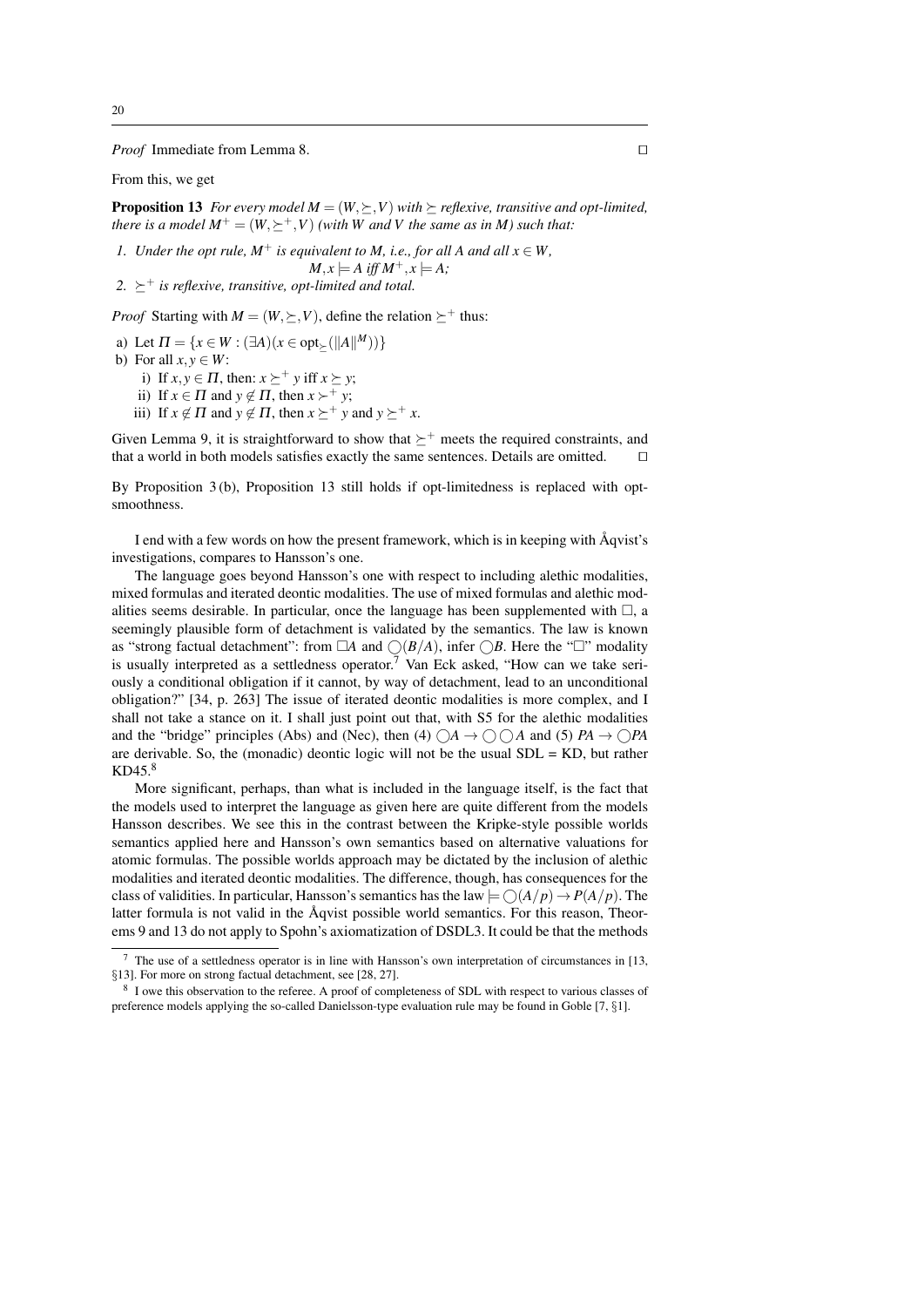used in the proofs may be adapted to yield a strong completeness result with respect to Hansson's valuation semantics. But this remains to be seen. For DSDL2, there is little prospect of success, because Hansson uses the limit assumption in the form of max-limitedness. Thus, (CM) is not available anymore.

### 5 Wrap-up

Let us recap the main highlights. This paper has reported completeness results for dyadic deontic logics in the tradition of Hansson's systems. Taken together, they shed light on the question of how a semantics interpreting deontic formulas in terms of maximality compares with one interpreting them in terms of optimality. Four versions of the limit assumption have been disentangled, and compared. If one has a closer look at Table 1 below, which summarizes the results established in this paper, one can see that the contrast between the two approaches is not as significant as one could expect. The leftmost column shows the constraints placed on  $\succeq$ . The other two columns show the corresponding systems, the middle column for models applying the max rule, and the rightmost one for models applying the opt rule. In order to facilitate comparison of results, the limit assumption is phrased as smoothness throughout. It is understood that smoothness is defined for max in the max column, and for opt in the opt column. The top row considers two cases, separated by a dashed line: the case where  $\succ$  is reflexive and smooth, and the case where it is also total. The bottom row should be understood the same way.

|                                                | max      | opt      |
|------------------------------------------------|----------|----------|
| reflexivity of $\succeq$<br>$+$ smoothness     | $F+(CM)$ | $F+(CM)$ |
| $+$ totalness<br>reflexivity<br>$+$ smoothness | ?        |          |
| $+$ transitivity<br>$+$ totalness              | c        | G        |

Table 1: Soundness and completeness results

The chief result of this paper is shown in the top row. It concerns the non-necessarily transitive case. Under both the max and opt rules,  $F+(CM)$  is sound and complete with respect to the class of models in which  $\succeq$  reflexive and smooth, and the class of those in which it is also total. For the maximality account, this has been shown from first principles. From this first result, an analogue one has followed quite naturally for the optimality account. It may come as a surprise that, in the partial order case, the axiomatic characterization remains the same. It is also striking that, whatever type of evaluation rule is used, the assumption of totalness has no import at all. This was already reckoned by Spohn [32, §4.2], but for DSDL3, and under the opt rule only.

The bottom row shows what happens when transitivity of  $\succeq$  comes into the picture. First, under both the max and opt rules, G is sound and complete with respect to the class of models in which  $\succ$  is reflexive, transitive, total and smooth (or, equivalently, limited). This determination result was proved directly under the max rule. In the presence of totalness, the latter result carried over to the opt rule. Here, a first difference between maximality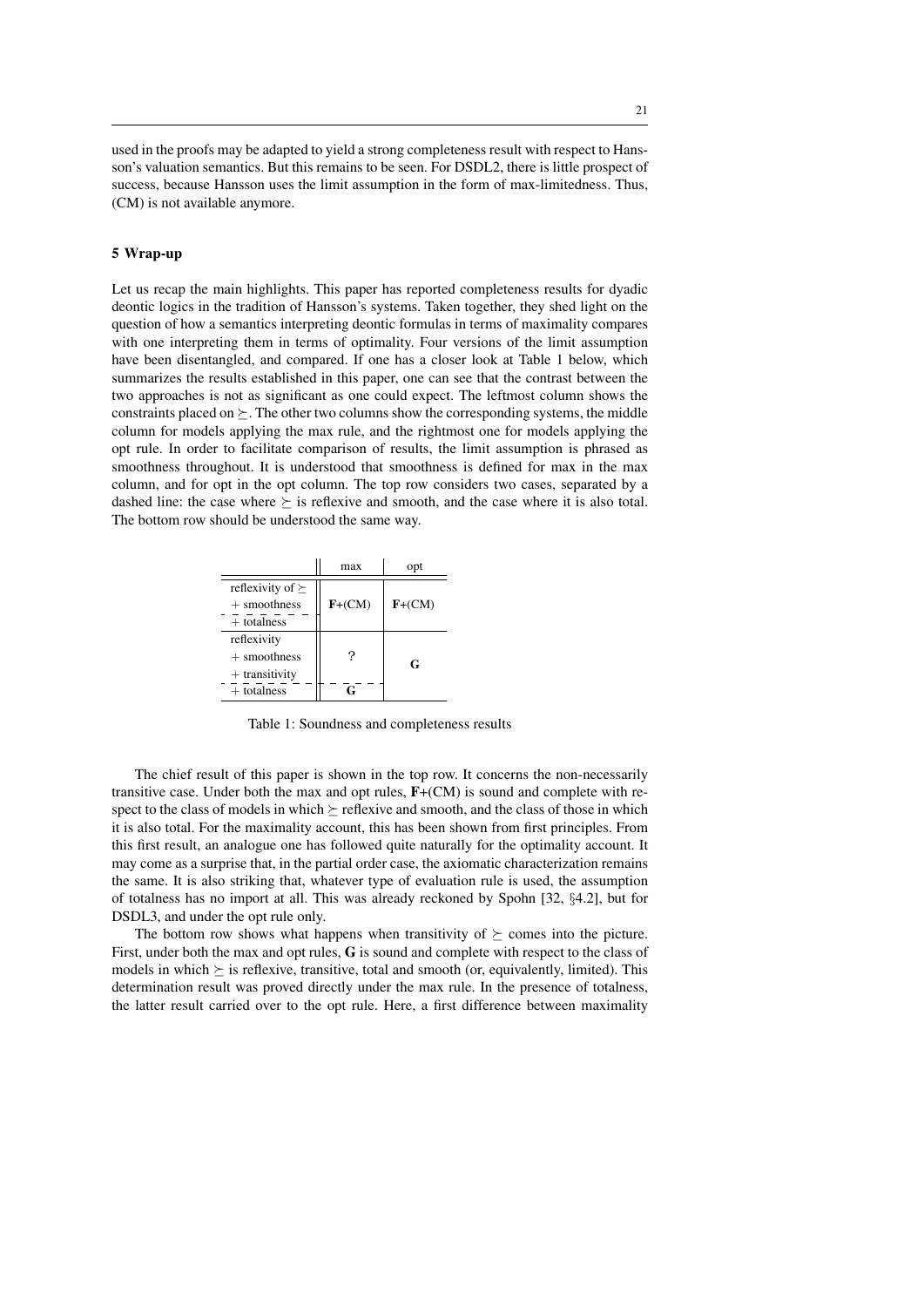and optimality emerges: under the max rule, the distinctive axiom of  $\mathbf{G}$ , (Sp), requires both transitivity and totalness, while under the opt rule it requires transitivity only. This may seem a rather small point, but it has a non-trivial consequence: under the opt rule, totalness alone has no import at all again. Thus, under the opt rule,  **is also sound and complete** with respect to the class of models in which  $\succeq$  is reflexive, transitive, and opt-smooth (or, equivalently, opt-limited). There is nothing similar for G under the max rule.

What are the lessons from all this? Well, there are significant cases where, under both accounts, the same system is sound and complete with respect to the intended modelling, given analogous properties for the betterness relation. Thus, the choice between maximality and optimality has no effect on the logic of "ought". Such a claim is not as paradoxical as might appear at first sight. It should just be taken to mean that the set of inference rules that can conceivably be used for assessing ordinary arguments involving ought-sentences remains the same − whatever notion of best is used.

Admittedly, Table 1 leaves out a number of possibilities − their study is a topic for future research. To take one first example, it would be interesting to know if a similar point can be made about the class of models in which  $\succeq$  is reflexive and limited.<sup>9</sup> However, the above determination results for  $F+(CM)$  do not carry over to this class of models, because (CM) goes away under both rules. It was mentioned that, under the opt rule, F is sound with respect to the class of models in which  $\succ$  is reflexive and opt-limited. It is not difficult to see that this also holds under the max rule, with opt-limitedness replaced with max-limitedness. However, under both rules, the completeness problem of  $\bf{F}$  has not been settled yet.<sup>10</sup>

The question of how to axiomatize the class of models applying the max rule, in which  $\succeq$ is reflexive, max-smooth and transitive, is an open problem too. In the table, this is indicated by a question mark. Here, max-smoothness is no longer equivalent to max-limitedness. The question of whether (under the max rule) transitivity alone has a syntactical counterpart has not been investigated in this paper. The answer to this question is not straightforward, because the candidate formula must be falsifiable in a model with  $\succeq$  reflexive and maxsmooth. The main difficulty is to show that, in the model in question,  $\succeq$  still satisfies maxsmoothness. In the absence of transitivity, finiteness of the universe is no longer a guarantee of max-smoothness.<sup>11</sup>

We will not get the entire picture of how maximality compares with optimality until these questions, among others, are answered. But at least I hope to have made a first significant step towards clarifying this issue.

Acknowledgements I am indebted to an anonymous referee for helpful comments and suggestions, which have substantially improved this article.

#### References

1. C. Alchourrón. Defeasible logic: Demarcation and affinities. In G. Crocco, L. Fariñas del Cerro, and A. Herzig, editors, *Conditionals: From Philosophy to Computer Science*,

<sup>9</sup> Their "max" variant comes close to Hansson's own picture of DSDL2.

<sup>&</sup>lt;sup>10</sup> In Parent [26], the class of models applying the opt rule, with  $\succeq$  reflexive and opt-limited, is axiomatized using an alternative language, which has the unary modal operator "*Q*" ("ideally", ...) as main building block. The proof of completeness given there makes an essential use of the axiom  $QA \wedge OB \rightarrow Q(A \vee B)$ , which corresponds to Sen's property  $\gamma$  (see [30]) in modal logic notation. Although the axiom remains valid under the max rule, it has no obvious counterpart in terms of  $\bigcap (-/-)$ .

<sup>&</sup>lt;sup>11</sup> Cf. Proposition 4, and the example immediately before.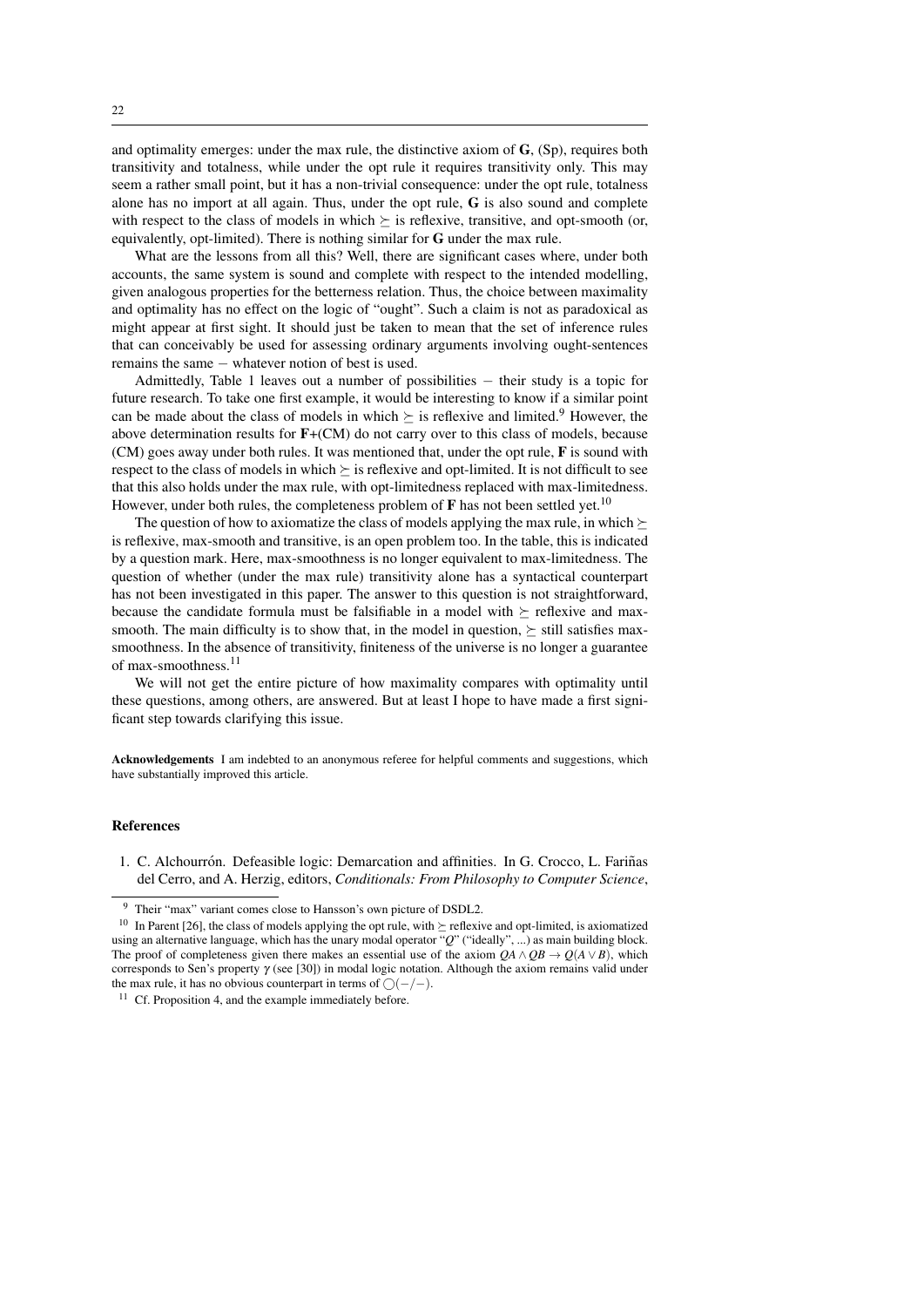pages 67–102. Oxford University Press, Oxford, 1995.

- 2. L. Åqvist. An Introduction to Deontic logic and the Theory of Normative Systems. Bibliopolis, Naples, 1987.
- 3. L. Åqvist. Deontic logic. In D. Gabbay and F. Guenthner, editors, *Handbook of Philosophical Logic*, volume 8, pages 147–264. Kluwer Academic Publishers, Dordrecht, Holland, 2nd edition, 2002.
- 4. H. Arlo Costa. Rationality and value: The epistemological role of indeterminate and ´ agent-dependent values. *Philosophical Studies*, 128(1):7–48, 2006.
- 5. W. Bossert and K. Suzumura. *Consistency, Choice, and Rationality*. Harvard University Press, Cambridge, MA, 2010.
- 6. B. Chellas. *Modal Logic*. Cambridge University Press, Cambridge, 1980.
- 7. L. Goble. Preference semantics for deontic logics. Part I: Simple models. *Logique & Analyse*, 46(183-184):383–418, 2003.
- 8. H. Goldman. David Lewis's semantics for deontic logic. *Mind*, 86(342):242–248, 1977.
- 9. J. Hansen. On relations between Aqvist's deontic system G and van Eck's deontic temporal logic. In P. Mc Namara and H. Prakken, editors, *Norms, Logics and Information Systems*, Frontiers in Artificial Intelligence and Applications, pages 127–144. IOS Press, Amsterdam, 1999.
- 10. J. Hansen. Problems and results for logics about imperatives. *Journal of Applied Logic*, 2(1):39–61, 2004.
- 11. J. Hansen. Conflicting imperatives and dyadic deontic logic. *Journal of Applied Logic*, 3(3-4):484–511, 2005.
- 12. J. Hansen. Deontic logics for prioritized imperatives. *Artificial Intelligence and Law*, 14(1-2):1–34, 2006.
- 13. B. Hansson. An analysis of some deontic logics. *Nous*ˆ , 3(4):373–398, 1969. Reprinted in [15, pp. 121-147].
- 14. H. Herzberger. Ordinal preference and rational choice. *Econometrica*, 41(2):187–237, 1973.
- 15. R. Hilpinen, editor. *Deontic Logic: Introductory and Systematic Readings*. Reidel, Dordrecht, 1971.
- 16. R. Hilpinen. Deontic logic. In L. Goble, editor, *The Blackwell Guide to Philosophical Logic*, pages 159–182. Blackwell Publishers, Malden, 2001.
- 17. F. Jackson. On the semantics and logic of obligation. *Mind*, 94(374):177–195, 1985.
- 18. S. Kraus, D. Lehmann, and M. Magidor. Nonmonotonic reasoning, preferential models and cumulative logics. *Artificial Intelligence*, 44(1-2):167–207, 1990.
- 19. D. Lehmann and M. Magidor. What does a conditional knowledge base entail? *Artificial Intelligence*, 55(1):1–60, 1992.
- 20. D. Lewis. *Counterfactuals*. Blackwell, Oxford, 1973.
- 21. D. Makinson. General theory of cumulative inference. In M. Reinfrank, J. de Kleer, M. Ginsberg, and E. Sandewal, editors, *Proceedings of the 2nd International Workshop on Non-monotonic Reasoning*, volume 346 of *Lecture Notes in Computer Science*, pages 1–18. Springer, New York, 1989.
- 22. D. Makinson. Five faces of minimality. *Studia Logica*, 52(3):339–379, 1993.
- 23. P. McNamara. The confinement problem: How to terminate your mom with her trust. *Analysis*, 55(4):310–313, 1995.
- 24. D. Nute. *Topics in Conditional Logic*. D. Reidel Publishing Company, Dordrecht, 1980.
- 25. X. Parent. On the strong completeness of  $\AA$ qvist's dyadic deontic logic G. In R. van der Meyden and L. van der Torre, editors, *Deontic Logic in Computer Science (DEON 2008)*, volume 5076 of *Lecture Notes in Artificial Intelligence*, pages 189–202. Springer,